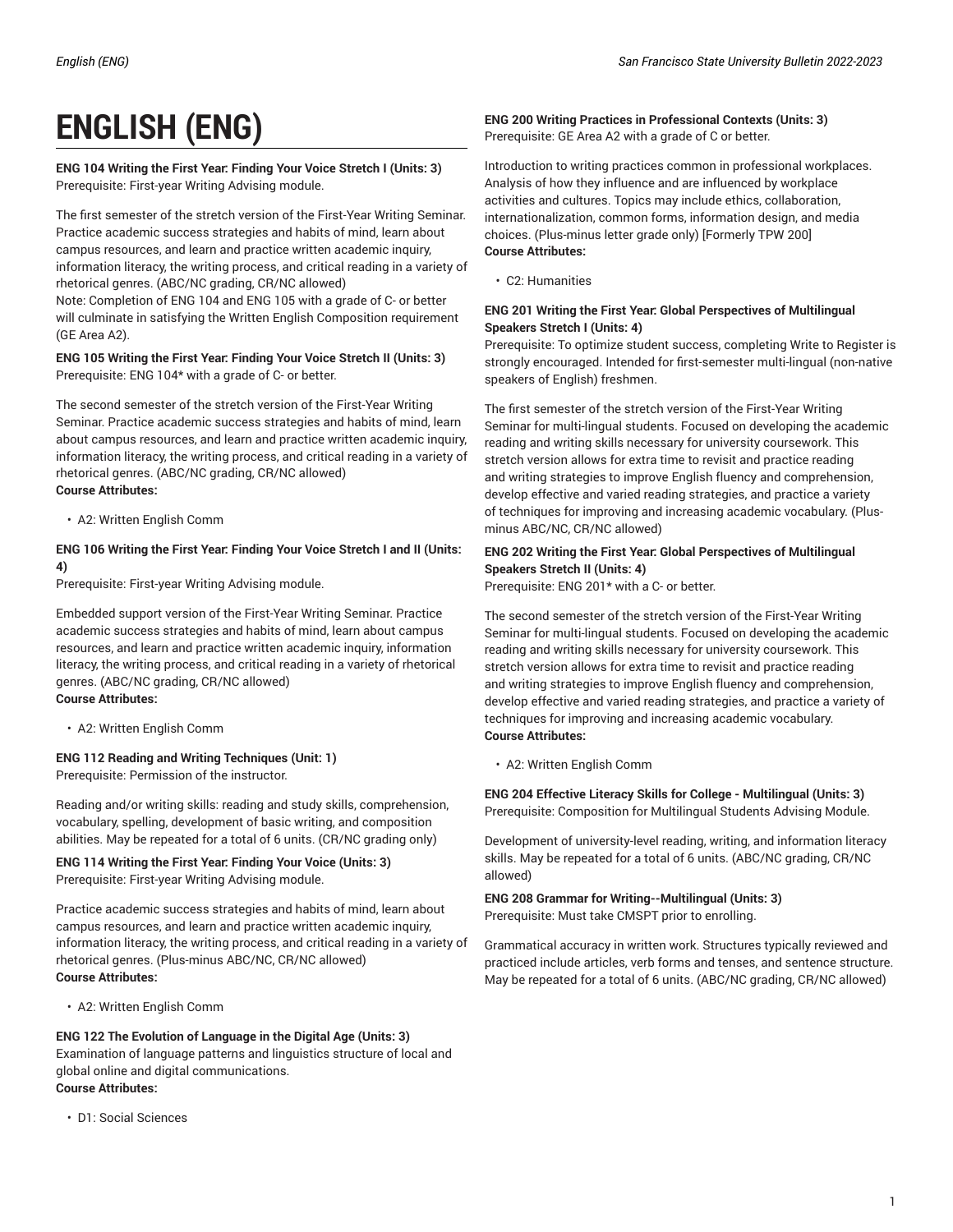Prerequisite: To optimize student success, completing Write to Register is strongly encouraged.

The initial course in the first-year writing experience sequence that helps multilingual students develop academic reading and writing skills for college success. Students explore their identity and purpose within the university. Information literacy is developed through reading, analyzing, and responding to a variety of texts. Inquiry-driven expository writing is developed through four major writing projects in which students integrate and reflect on evidence from readings. Students learn to use the writing process to revise and improve their essays, and practice techniques for developing research strategies. **Course Attributes:**

• A2: Written English Comm

# **ENG 210 Oral Communication - Multilingual (Units: 3)**

Development of skills in listening, speech delivery, and preparation and presentation of informative and persuasive speeches. (ABC/NC grading, CR/NC allowed)

- **Course Attributes:**
	- A1: Oral Communication

# **ENG 212 Advanced Grammar for Writing - Multilingual (Units: 3)**

Prerequisite: First-year Writing Advising module or recommendation from an instructor of a previously-completed Composition for Multilingual Students course.

Grammatical accuracy and variety at the sentence and discourse levels. Readings, grammatical analysis, and compositions with an emphasis on editing. May be repeated for a total of 6 units. (ABC/NC grading, CR/NC allowed)

#### **ENG 214 Second Year Written Composition: English (Units: 3)** Prerequisite: ENG 114 or equivalent with a grade of CR or C- or better.

Development of flexible reading and writing skills for academic inquiry and for engaging with social issues. Emphasis on varied composing and

revising skills, critical analysis and self-reflection with special attention to rhetorical variation, and fine-tuning research. (Plus/minus ABC/NC, CR/ NC allowed) [CSL may be available] **Course Attributes:**

• A4: Written English Comm II

#### **ENG 215 Second Year Composition: Multilingual (Units: 3)**

Prerequisites: Qualifying score on CMSPT and ENG 114 or equivalent with a grade of CR or C- or better or ENG 209 with a grade of CR or C- or better.

Expository argumentative composition and critical reading of nonfiction: supporting arguments with outside sources, developing revising strategies and research skills. (Plus/minus ABC/NC, CR/NC allowed) [Formerly ENG 310] **Course Attributes:**

• A4: Written English Comm II

# **ENG 216 Cultivating Curiosity: Explore Your World, Your Identity, and Your Future (Units: 3)**

Prerequisite: GE Area A2\*.

Your world is waiting to be explored. Learn how the interests that drive and shape you are awakened through discovery. Choose a topic you're curious or passionate about (pop culture, rocket science, etc.) to better understand your world, identity, and future. Apply tools of questioning, research, writing, and reflection to bring your topic to life, all while practicing effective communication to different audiences. Serves as a springboard to students' majors and future lives through writing that makes a difference in your communities and leads to personal and professional success. [CSL may be available] **Course Attributes:**

• E: Lifelong Learning Develop

#### **ENG 217 Multilingual Voices: Bridging the Distance with Our Stories (Units: 3)**

Prerequisite: GE Area A2 or equivalent.

Practice multilingual reading, critical thinking, and writing skills. Engage with a topic of choice - from pop culture to rocket science and everything in between - to better understand the world, self-identity, and the future. Emphasis on effective and persuasive communication to different audiences showcasing various realities and bridging the distance between people. Includes practice with writing in a variety of formats as well as peer discussion designed to celebrate diversity. (Plus-minus ABC/ NC, CR/NC allowed)

# **Course Attributes:**

• E: Lifelong Learning Develop

# **ENG 218 Literature Is Not A Luxury: Writing For Self and Community (Units: 3)**

Prerequisites: GE Area A2\*. Intended primarily for English majors as the culmination of the first-year experience sequence.

Explore how the literary imagination shapes our ways of being in the world. Research and write about self-chosen topics that determine how the study of literature is uniquely suited to intervene in questions of social justice, personal identity, health, and wellness. Through research projects, group presentations, and related activities learn and practice academic success strategies and literary argumentation; develop information literacy; engage with the writing process including peer and faculty feedback, and practice a variety of rhetorical genres, both digital and print.

#### **Course Attributes:**

• E: Lifelong Learning Develop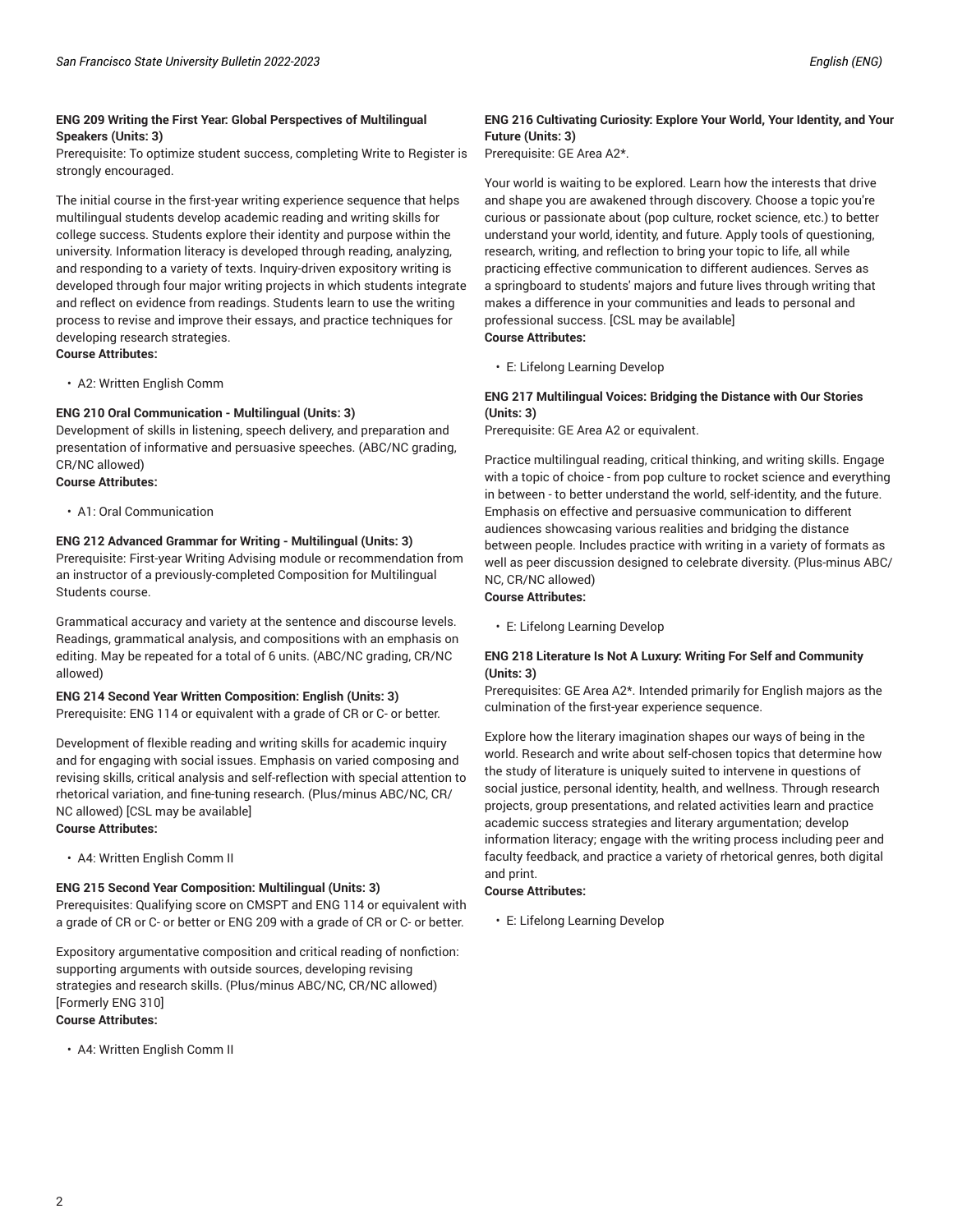# **ENG 250 Topics in Literature and Culture (Units: 3)**

Prerequisite: GE Area A2 or consent of the instructor.

Methods and principles for close reading literature in major genres, especially fiction, drama, and poetry. Examination and analysis of a wide variety of literary styles in works from a diverse range of both major and lesser-known writers. Topics to be specified in the Class Schedule. May be repeated for a total of 12 units when topics vary. **Course Attributes:**

- C3 or C2: Humanities/Lit.
- C2: Humanities

#### **Topics:**

- 1. Masterworks of Literature in English
- 2. Contemporary Literature
- 3. Introduction to Shakespeare
- 4. Drama in English
- 5. The Novel in English
- 6. The Lyric Poem in English
- 7. Eco-Horror Story and Image
- 8. The Good Life: Literature and Pursuit of Happiness
- 9. Heroes and Antiheroes in Literature
- 10. Shakespeare and Film
- 11. Literature and Film
- 12. Reading the Landscape: Stories of Place and Power
- 13. American Literature
- 14. Popular Drama and Social Critique
- 15. Reading Videogames
- 16. Introduction to Global Literature in English
- 17. Introduction to Science Fiction
- 18. The Vampire Tradition

#### **ENG 275 Reading Video Games (Units: 3)**

Prerequisite: First-year composition or permission of the instructor.

Examines videogames as texts whose meaning is produced through the complex interplay of narrative, rules, and cultural context. Students learn to read and write about videogames using critical perspectives and methods of literary analysis. [Formerly ENG 270]

(This course is offered as ENG 275 and CWL 275. Students may not repeat the course under an alternate prefix.) **Course Attributes:**

- C2: Humanities
- C3 or C2: Humanities/Lit.

#### **ENG 300 Graphic Memoir and Biography (Units: 3)**

Prerequisite: ENG 216 or ENG 218 or equivalent.

Examination of the literary genre of graphic memoir and graphic biography within the medium of comics. (Plus-minus ABC/NC, CR/NC allowed)

(This course is offered as ENG 300 and C W 501. Students may not repeat the course under an alternate prefix.)

#### **ENG 398 Greek American Literature (Units: 3)**

Prerequisites: GE Areas A1\*, A2\*, A3\*, and B4\* all with grades of C- or better or permission of the instructor.

A survey of the major Greek American authors and poets of the 20th century.

(This course is offered as MGS 397 and ENG 398. Students may not repeat the course under an alternate prefix.)

# **Course Attributes:**

- Social Justice
- Global Perspectives

#### **ENG 400GW Fundamentals of Professional Writing and Rhetoric - GWAR (Units: 3)**

Prerequisite: Professional Writing and Rhetoric majors; ENG 216 or ENG 218 with a grade of C or better; or permission of the instructor.

Forms, methods, standards, and issues central to the work of career writers. Students produce technical instructions, reports, promotions, and correspondence. (ABC/NC grading only) [Formerly TPW 400GW] **Course Attributes:**

• Graduation Writing Assessment

# **ENG 401 Introduction to Writing Studies (Units: 3)**

Prerequisites: GE Areas A1\*, A2\*, A3\*, and B4\* all with grades of C- or better or permission of the instructor.

Examination of writing as both a practice and an object of study through historical, theoretical, and critical lenses. Key concepts include writing processes, genre, audience, rhetoric, discourse communities, academic literacy, language diversity, writing with technologies and new media. **Course Attributes:**

• UD-C: Arts and/or Humanities

**ENG 402 Introduction to Professional Writing and Rhetoric (Units: 3)** Prerequisite: GE Area E or equivalent with a grade of C better or permission of the instructor.

Introduction to the contexts and rhetorical strategies of professional writing. Examination and evaluation of a variety of professional documents in terms of their rhetorical and design features; practice producing and designing professional documents using a variety of digital and multimedia tools; exploration of the nature of professional audiences and discourses to write more effectively; studying how to construct an authentic, professional voice.

**ENG 417 Academic Literacy and the Urban Adolescent (Units: 3)** Prerequisites: Restricted to English majors; ENG 216 or ENG 218 or equivalent.

Service-Learning focused on the acquisition of academic literacy by urban teens. Requires 25 volunteer hours in middle or high school classrooms. Partly satisfies Early Field Experience requirement for Single Subject Credential Program. [CSL may be available] **Course Attributes:**

• Social Justice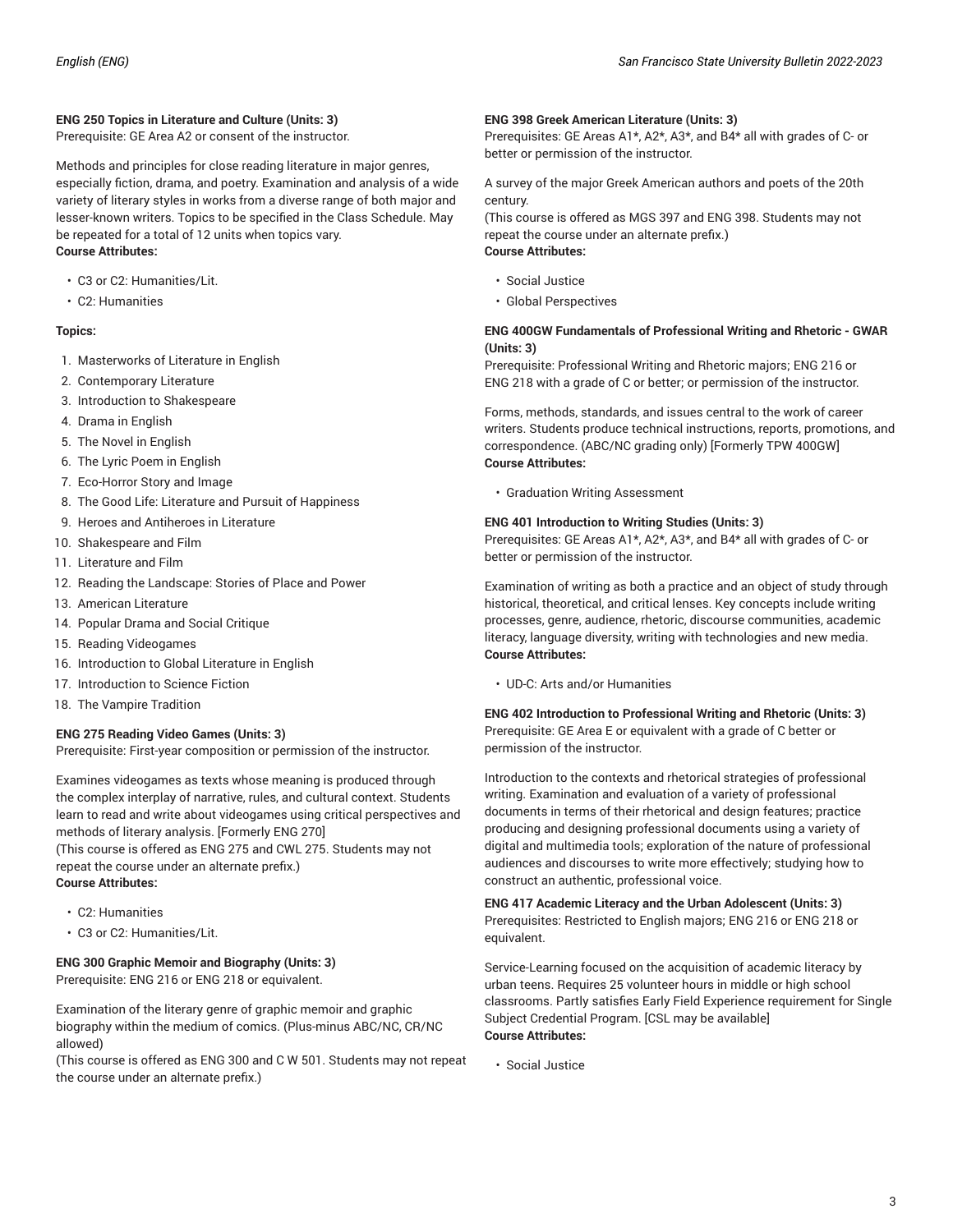#### **ENG 418 Grammar for Writers (Units: 3)**

Prerequisites: GE Areas A1\*, A2\*, A3\*, and B4\* all with grades of C- or better or permission of the instructor.

Focus on proofreading, editing, and revising writing for academic courses. Analyze samples of writing in their disciplines to define and develop effective sentences and paragraphs. **Course Attributes:**

• UD-C: Arts and/or Humanities

**ENG 419 Advanced Composition for Teachers (Units: 3)**

Prerequisites: Restricted to English majors; ENG 216 or ENG 218 or equivalent.

The composition process with a focus on purpose, audience, types of discourse, rhetorical strategies, syntactic structures, and response groups. Service Learning requires 20 tutoring hours in secondary Language Arts classes. Partly satisfies Early Field Experience requirement for Single Subject Credential. [CSL may be available]

#### **ENG 420 Introduction to the Study of Language (Units: 3)**

Prerequisites: GE Areas A1\*, A2\*, A3\*, and B4\* all with grades of C- or better or permission of the instructor.

The linguistic investigation of sounds, words, sentences, and conversations. Relationships between language, culture, dialects, and mind are examined. Recommended as a first linguistics course. **Course Attributes:**

- UD-C: Arts and/or Humanities
- Global Perspectives

#### **ENG 421 Syntax (Units: 3)**

Prerequisite for ENG 821: Restricted to graduate MA TESOL and Linguistics students.

Prerequisites for ENG 421: Upper-division standing; ENG 420; GPA of 3.0 or higher; or permission of the instructor.

Introduction to contemporary syntactic theory and fundamentals of linguistic data analysis.

(ENG 821/ENG 421 is a paired course offering. Students who complete the course at one level may not repeat the course at the other level.)

**ENG 422 History of the English Language (Units: 3)** Prerequisite: Upper-division standing or ENG 420.

The background, sources, and development of English. Examinations of the writing of historical periods of the language.

#### **ENG 423 Language Analysis for Language Teachers (Units: 3)** Prerequisite: Upper-division standing or ENG 420.

Introduction to English language structures and common English learner errors. Analysis of form, meaning, and use in spoken and written texts, including academic genres. Focus on understanding cross-linguistic influences and strategies for responding to learner challenges in grammar and pronunciation.

#### **ENG 424 Phonology and Morphology (Units: 3)**

Prerequisite for ENG 824: Restricted to MA Linguistics and TESOL students.

Prerequisites for ENG 424: Restricted to upper-division English majors and minors; GPA of 3.0 or higher; or permission of the instructor.

Theories and techniques of phonological and morphological analysis using data from English and other languages.

(ENG 824/ENG 424 is a paired course offering. Students who complete the course at one level may not repeat the course at the other level.)

#### **ENG 425 Language in Context (Units: 3)**

Prerequisites: Restricted to English majors and minors and MA Linguistics and TESOL students; upper-division standing or ENG 420.

Introduction to language variation relating to age, ethnicity, gender, region, class, and occupation. Language, culture, and multilingualism. [CSL may be available]

#### **ENG 426 Second Language Acquisition (Units: 3)**

Prerequisite for ENG 826: Restricted to graduate students in the MA TESOL, Composition, and Linguistics programs, or permission of the instructor.

Prerequisites for ENG 426: Upper-division standing and/or permission of the instructor, and GPA of 3.0 or higher.

Survey of research and issues in second language acquisition. Recommended for ESL/EFL and foreign language teachers and credential candidates. [CSL may be available]

(ENG 826/ENG 426 is a paired course offering. Students who complete the course at one level may not repeat the course at the other level.)

#### **ENG 429 Stylistics (Units: 3)**

Prerequisite: GE Area A2 or permission of the instructor.

Analysis of syntax, diction, and other devices that contribute to what we call literary "style" in a variety of 19th and 20th-century works of fiction and non-fiction.

#### **ENG 451 Jewish Literature of the Americas (Units: 3)**

Prerequisites: GE Areas A1\*, A2\*, A3\*, and B4\* all with grades of C- or better or permission of the instructor.

Explores the literature of the Americas through the lens of Jewish identity and tradition. Texts in translation from Latin America, Canada, and the US reveal how Jewish writers have rethought modernity's intersection with Jewish traditions.

(This course is offered as JS 451, CWL 451, and ENG 451. Students may not repeat the course under an alternate prefix.) **Course Attributes:**

- Global Perspectives
- Am. Ethnic & Racial Minorities
- UD-C: Arts and/or Humanities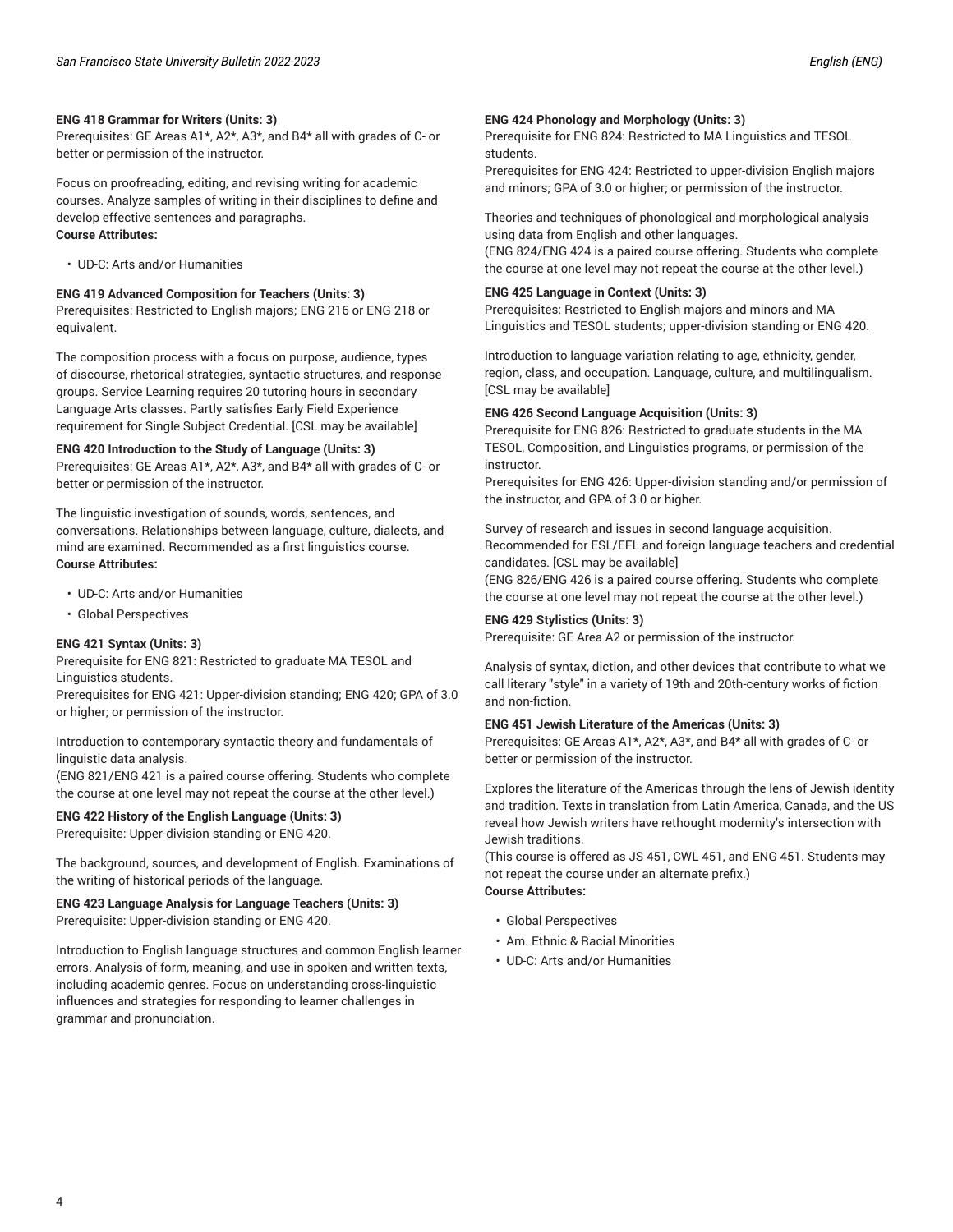#### **ENG 452 Forster, Durrell, and Cavafy (Units: 3)**

Prerequisites: GE Areas A1\*, A2\*, A3\*, and B4\* all with grades of C- or better or permission of the instructor.

Examination of English novelists and travel writers E. M. Forster and Lawrence Durrell and their connection to Alexandrian poet C. P. Cavafy. Discussion includes their collective interest in Alexandria as an alternative literary and ideological topos.

(This course is offered as MGS 452, CWL 452, and ENG 452. Students may not repeat the course under an alternate prefix.) **Course Attributes:**

• Global Perspectives

#### **ENG 460 Literature in English to 1800 (Units: 3)** Prerequisite: GE Area E.

Reading-intensive introduction to the history of a diversity of texts written in English before 1800, with a focus on identities, politics, and genres - including life writing, lyric poetry, drama, satire, romance, and more emerging from changing ideas about selfhood, community, social order, race, gender, sexuality, nationhood, and sovereignty within an Atlantic world.

# **ENG 461 Literature in English Since 1800 (Units: 3)**

Prerequisite: GE Area E.

Reading-intensive introduction to the history of a diversity of texts written in English since 1800, with a focus on politics, genres, and identities including race, gender, sexuality, ethnicity, class, and more - emerging in the global aesthetic movements of romanticism, realism, modernism, postmodernism, and postcolonialism.

#### **ENG 465 Post-Apocalyptic Science Fiction (Units: 3)**

Prerequisites: GE Areas A1\*, A2\*, A3\*, and B4\* all with grades of Cor better; ENG 216\* or ENG 218\* or equivalent; or permission of the instructor.

Examination of how post-apocalyptic narratives in mid to late 20thcentury science fiction reflect cultural anxieties, explore ethical dilemmas, and propose a variety of dystopian and utopian solutions to the threat of rapid social, political, and environmental change. **Course Attributes:**

- UD-C: Arts and/or Humanities
- Environmental Sustainability

#### **ENG 470 Writing Professional Promotions (Units: 3)**

Prerequisites: Professional Writing and Rhetoric majors; ENG 216 or ENG 218 with a grade of C or better; or permission of the instructor.

Developing documents for corporate communications, marketing, public relations, and development purposes. High-tech and non-profit applications. (Plus-minus letter grade only) [Formerly TPW 470]

#### **ENG 471 Writing Technical Documentation (Units: 3)**

Prerequisites: Professional Writing and Rhetoric majors or minors or Technical and Professional Writing Certificate students; Area E or equivalent with a grade of C better; or consent of the instructor.

Design and develop standard types of technical documentation including project plans, process descriptions, procedures, tutorials, and usability tests. Topics include audience analysis, writing style, and best practices. (Plus-minus letter grade only) [Formerly TPW 480]

#### **ENG 480GW Writing in English: GWAR Seminar (Units: 3)**

Prerequisites: Restricted to English majors and minors; GE Area A2\*.

Foundational methods of close reading and precise writing about a diverse range of literary and rhetorical texts in English. Engagement with challenging texts to practice reading, thinking, writing, and revision as intertwined processes. Analysis of social constructions of power and privilege in English-language texts, which are interpreted within relevant generic, historical, or global contexts. Introduction to disciplinary and professional standards for rhetorically effective and responsibly supported writing across a range of genres. Practice reflecting on rhetorical decisions and articulating one's perspective within larger scholarly, professional, or civic conversations. For the junior year. (ABC/ NC grading only)

#### **Course Attributes:**

- Social Justice
- Graduation Writing Assessment

# **ENG 490 Grant Writing (Units: 3)**

Prerequisites: Professional Writing and Rhetoric majors or minors or Technical and Professional Writing certificate students; Area E or equivalent with a grade of C better; or consent of the instructor.

Practice in grant proposal writing and research. Requests from private non-profit organizations to various funding agencies. (Plus-minus letter grade only) [CSL may be available] [Formerly TPW 490] **Course Attributes:**

• Social Justice

#### **ENG 495 Digital Humanities and Literacies (Units: 3)** Prerequisite: ENG 216 or ENG 218 or equivalent.

Introduction to topics, issues, practices, and tools to develop a critical engagement with digital culture, with a special focus on reading, writing, and understanding literature in the digital age.

#### **ENG 501 Age of Chaucer (Units: 3)**

Prerequisites: GE Areas A1\*, A2\*, A3\*, and B4\* all with grades of Cor better; ENG 216\* or ENG 218\* or equivalent; or permission of the instructor.

Fourteenth-century English literature with a focus on major writers of the period.

#### **Course Attributes:**

• UD-C: Arts and/or Humanities

#### **ENG 503 Studies in Medieval Literature (Units: 3)**

Prerequisite: ENG 216 or ENG 218 or equivalent or consent of the instructor.

Rotating course on a specific topic, theme, genre, work, or issue in Medieval literature. Topics to be specified in the Class Schedule. May be repeated when topics vary. **Topics:**

- 1. Medieval Rebel Writing
- 2. Chaucer's Women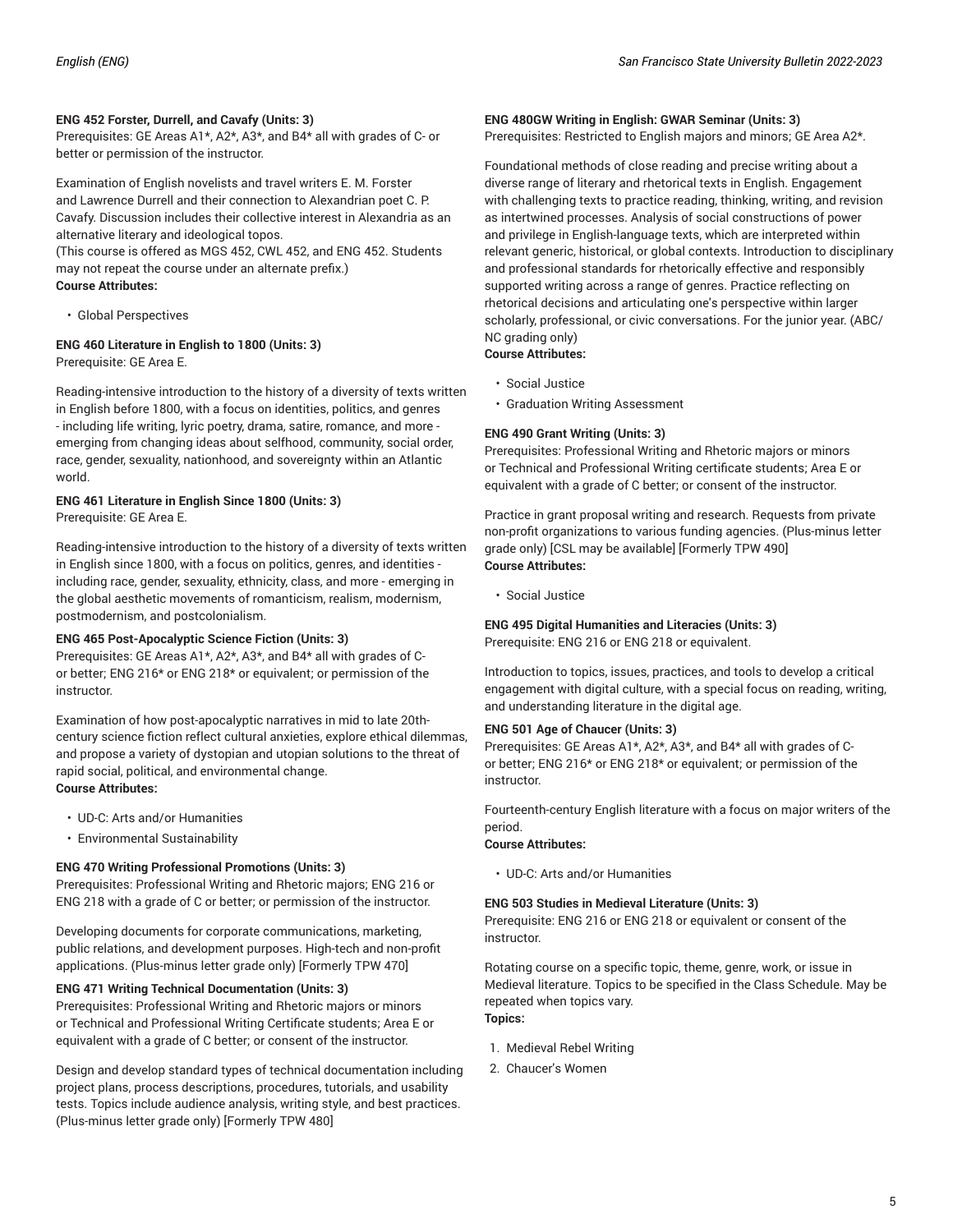#### **ENG 510 The Age of Wit (Units: 3)**

Prerequisites: GE Areas A1\*, A2\*, A3\*, and B4\* all with grades of Cor better; ENG 216\* or ENG 218\* or equivalent; or permission of the instructor.

Swift, Pope, Addison, and the circle of London wits and satirists of the early 18th century with a focus on the radical change in literary forms and ideas and their relationship to changes in society. **Course Attributes:**

• UD-C: Arts and/or Humanities

#### **ENG 512 18th-Century British Women Writers (Units: 3)**

Prerequisite: ENG 216 or ENG 218 or equivalent.

Introduction to fiction, poetry, drama, and writing by a variety of authors from a key period in British women's writing. Exploration of the literary, political, and economic context of this creative flowering, as well as the forces that hampered it.

#### **ENG 514 Age of the Romantics (Units: 3)**

Prerequisite: ENG 216 or ENG 218 or equivalent or permission of the instructor.

Poetry and prose of Blake, Coleridge, Byron, Wordsworth, Shelley, and Keats.

#### **ENG 523 Practicum in Language Tutoring (Units: 3)**

Prerequisite: Restricted to upper-division standing or permission of the instructor.

Training for both tutors of English for speakers of other languages and foreign languages across a range of contexts (including secondary school, adult education, community college, and university). Techniques covered include readings, role-play demonstrations, and reflective journals. Discussion of how to locate and select reference materials for teaching appropriate language skills.

(This course is offered as ENG 523 and MLL 523. Students may not repeat the course under an alternate prefix.)

#### **ENG 524 Contemporary American Short Story (Units: 3)**

Prerequisites: ENG 216 or ENG 218 or equivalent or permission of the instructor.

Survey of American short story writers since 1945 with selections by such authors as Shirley Jackson, Grace Paley, Flannery O'Connor, Saul Bellow, James Baldwin, John Cheever, Ann Beattie, Tobias Wolff, Raymond Carver, Sandra Cisneros, and Sherman Alexis.

#### **ENG 525 Studies in American Literature (Units: 3)**

Prerequisite: ENG 216 or ENG 218 or equivalent or consent of the instructor.

Rotating course on a specific topic, theme, genre, work, or issue in American literature. Topics to be specified in the Class Schedule. May be repeated when topics vary. **Topics:**

1. American Women Modernist Poets

2. Bob Dylan

#### **ENG 526 Age of the American Renaissance: 1830-1860 (Units: 3)**

Prerequisites: GE Areas A1\*, A2\*, A3\*, and B4\* all with grades of Cor better; ENG 216\* or ENG 218\* or equivalent; or permission of the instructor.

Achievement of a national literature in the works of such writers as Ralph Waldo Emerson, Henry David Thoreau, Walt Whitman, Nathaniel Hawthorne, Herman Melville, and Frederick Douglass with readings of earlier authors.

# **Course Attributes:**

- Am. Ethnic & Racial Minorities
- UD-C: Arts and/or Humanities
- Social Justice

#### **ENG 527 American Literature: 1860-1914 (Units: 3)**

Prerequisite: ENG 216 or ENG 218 or equivalent or permission of the instructor.

Major American writing from romanticism to realism and naturalism: Walt Whitman, Emily Dickinson, Mark Twain, Henry James, Stephen Crane, Kate Chopin, Henry Adams, Edwin Arlington Robinson, Edith Wharton, and Theodore Dreiser.

#### **ENG 528 American Literature: 1914-1960 (Units: 3)**

Prerequisite: ENG 216 or ENG 218 or equivalent or permission of the instructor.

Stories, drama, and criticism by such authors as Ezra Pound, T. S. Eliot, William Faulkner, Ernest Hemingway, F. Scott Fitzgerald, Ralph Ellison, Richard Wright, Wallace Stevens, Robert Lowell, and Sylvia Plath.

#### **ENG 530 Early Atlantic Migrants and Texts (Units: 3)**

Prerequisites: ENG 216\* or ENG 218\* or equivalent or permission of the instructor.

Examine the literature of early British colonialism in the Atlantic world from c. 1600-1725, analyzing texts in English about the history of contact and migration, including exchange with First Nations peoples and the early African diaspora. Complete required service learning in which significant and relevant volunteer work (20 hours total) culminates in a class project. [CSL may be available] **Course Attributes:**

- Social Justice
- Am. Ethnic & Racial Minorities

#### **ENG 533 Holocaust and Literature (Units: 3)**

Prerequisites: GE Areas A1\*, A2\*, A3\*, and B4\* all with grades of Cor better; ENG 216\* or ENG 218\* or equivalent; or permission of the instructor.

Fiction and non-fiction Holocaust literature by Saul Bellow, T. Borowski, Etty Hillesum, I.B. Singer, and Elie Wiesel.

(This course is offered as JS 437, ENG 533, and CWL 437. Students may not repeat the course under an alternate prefix.)

#### **Course Attributes:**

- UD-C: Arts and/or Humanities
- Social Justice
- Global Perspectives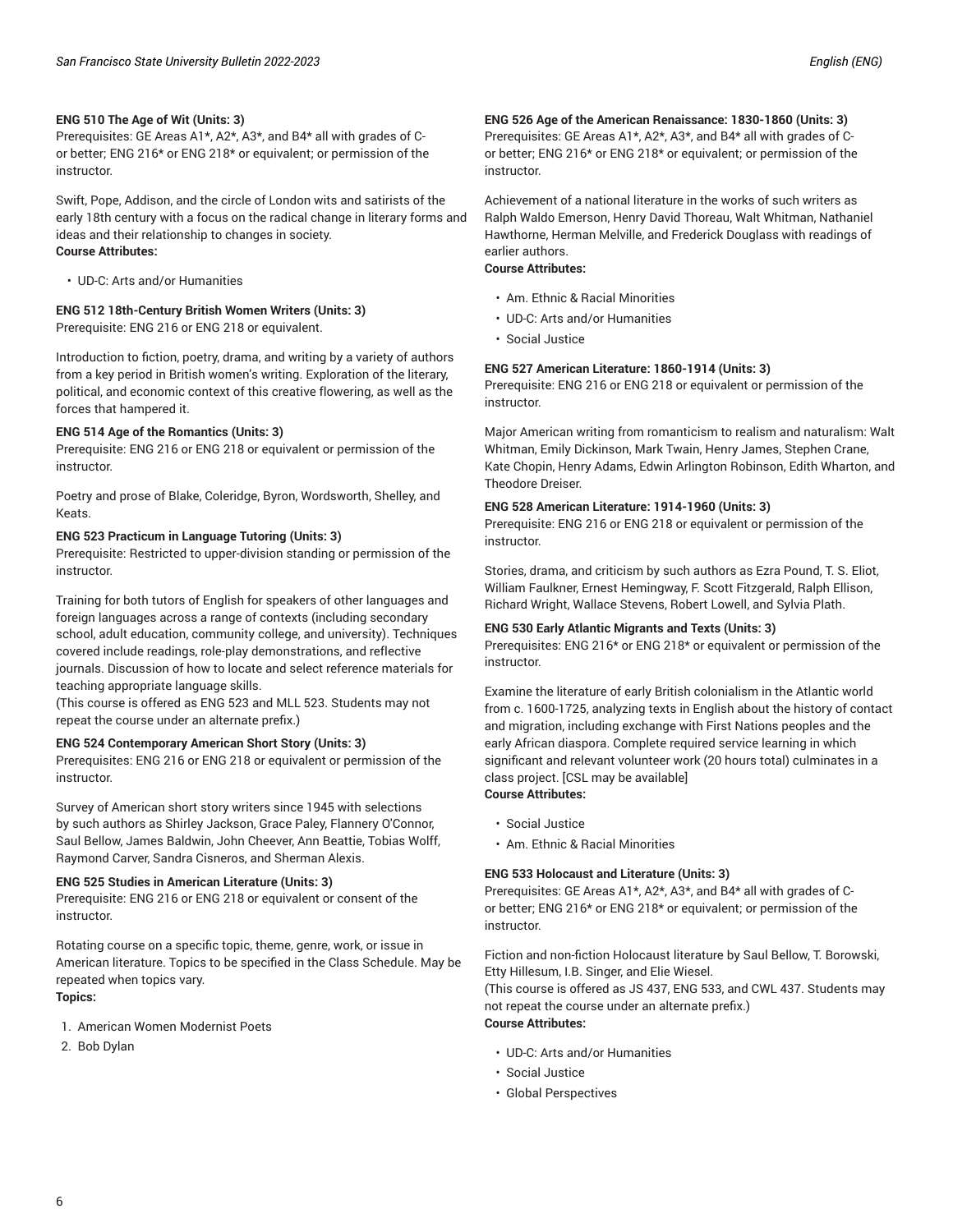#### **ENG 535 Literature and Ecology (Units: 3)**

Prerequisites: GE Areas A1\*, A2\*, A3\*, and B4\* all with grades of Cor better; ENG 216\* or ENG 218\* or equivalent; or permission of the instructor.

An appraisal of literary works in light of their representation of nature and their ecological wisdom. Examples of post-romantic American literature of nature. The theory and practice of ecocriticism. **Course Attributes:**

- UD-C: Arts and/or Humanities
- Environmental Sustainability

# **ENG 540 Professional Editing (Units: 3)**

Prerequisites: Professional Writing and Rhetoric majors or minors and Technical and Professional Writing Certificate students; Area E or equivalent with a grade of C better; or consent of the instructor.

Expectations for professional editing in the workplace. Development of specialized projects. Practice in relevant techniques and application of professional skills, standards, ethics, and methods. Review of grammar, punctuation, and usage. (Plus-minus letter grade only) [Formerly TPW 550]

#### **ENG 545 Visual Rhetoric and Document Design (Units: 3)**

Prerequisites: Professional Writing and Rhetoric majors or minors and Technical and Professional Writing Certificate students; Area E or equivalent with a grade of C better; or permission of the instructor.

Principles of design and visual rhetoric and the application of those principles in document design. Workshop teaches publication design software. Required laboratory. (Plus-minus letter grade only) [Formerly TPW 555]

# **ENG 546 20th Century American Jewish Women Writers (Units: 3)**

Prerequisites: GE Areas A1\*, A2\*, A3\*, and B4\* all with grades of Cor better; ENG 216\* or ENG 218\* or equivalent; or permission of the instructor.

Exploration through novels, short fiction, and memoir the connections American women forge and the tensions they experience via encounters with self, family, Judaism, American society, and world history. (This course is offered as JS 546, ENG 546, and WGS 546. Students may not repeat the course under an alternate prefix.) **Course Attributes:**

- Am. Ethnic & Racial Minorities
- Global Perspectives
- UD-C: Arts and/or Humanities

#### **ENG 550 The Rise of the Novel (Units: 3)**

Prerequisite: ENG 216 or ENG 218 or equivalent or permission of the instructor.

The emergence of the English novel in the work of such writers as Defoe, Richardson, Fielding, Sterne, and Smollett. The relationship of the new genre to changes in social and philosophical experience.

#### **ENG 552 Modern British Novel (Units: 3)**

Prerequisite: ENG 216 or ENG 218 or equivalent or permission of the instructor.

Developments in the novel from George Meredith to the present: Conrad, Hardy, Forster, Lawrence, Joyce, Woolf, Waugh, and Amis.

#### **ENG 553 Classic American Novel (Units: 3)**

Prerequisite: ENG 216 or ENG 218 or equivalent or permission of the instructor.

Major novelists from Brown and Cooper through Twain, Howells, James, Wharton, Stephen Crane, and Dreiser. Including Chopin, Davis, local colorists, Johnson, and Douglas.

#### **ENG 554 Modern American Novel (Units: 3)**

Prerequisite: ENG 216 or ENG 218 or equivalent or permission of the instructor.

Major novelists from Dreiser through Fitzgerald, Hemingway, and Faulkner to the present.

#### **ENG 555 The Short Story (Units: 3)**

Prerequisite: ENG 216 or ENG 218 or equivalent or permission of the instructor.

The short story as a distinctive literary phenomenon with a focus on the historical consideration and critical analysis of representative modern stories.

**ENG 558 Early Twentieth Century Poetry in the United States (Units: 3)** Prerequisite: ENG 216 or ENG 218 or equivalent or permission of the instructor.

Development of modernism during the first half of the 20th century. Examination of the tension between the poets' experimentalism and their relation to tradition.

#### **ENG 559 Middle and Late Twentieth Century Poetry in the United States (Units: 3)**

Prerequisite: ENG 216 or ENG 218 or equivalent or consent of the instructor.

Development of poetry during the second half of the 20th century with a focus on poets' reactions against and development of modernist themes and techniques.

#### **ENG 570 Medieval and Renaissance Drama (Units: 3)**

Prerequisite: ENG 216 or ENG 218 or equivalent or permission of the instructor.

Development of dramatic literature in England from the emergence of the mystery and morality plays through the reign of Elizabeth.

#### **ENG 571 Shakespeare's Rivals (Units: 3)**

Prerequisite: ENG 216 or ENG 218 or equivalent or permission of the instructor.

Close study of the drama of Shakespeare's contemporaries and immediate successors. Combines modes of literary analysis with theatrically-informed approaches. **Course Attributes:**

• E1 LLD Pre-Fall 2019

#### **ENG 573 American Drama (Units: 3)**

Prerequisite: ENG 216 or ENG 218 or equivalent or permission of the instructor.

American drama from the beginnings to the present.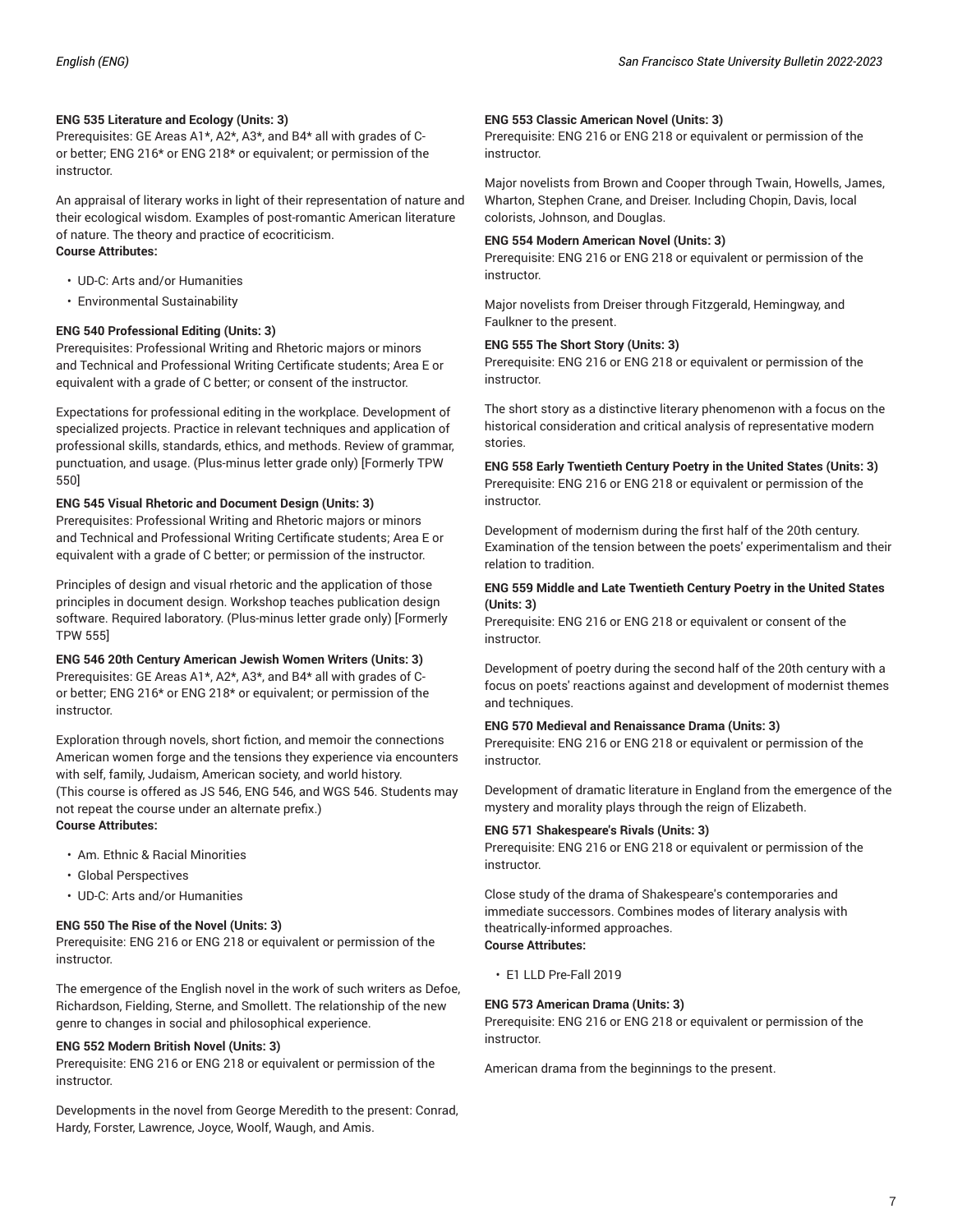Prerequisites: Upper-division standing; ENG 216 or ENG 218 or equivalent; or permission of the instructor.

Representative realistic and non-realistic English drama from Shaw to the present.

#### **ENG 580 Individual Authors (Units: 3)**

Prerequisite: ENG 216 or ENG 218 or equivalent or consent of the instructor.

Rotating course on a specific author, or group of authors, in British, American, or Global literatures of any period. Topics to be specified in the Class Schedule. May be repeated for credit when topics vary. **Topics:**

- 1. Williams, Stevens, H. Crane
- 2. Mark Twain
- 3. Virginia Woolf
- 4. Emily Dickinson
- 5. Melville
- 6. The Gawain Poet
- 7. Edith Wharton
- 8. Hurston and Hughes
- 9. Blake and Wordsworth
- 10. The Brontes: Life Lit & Myths of Haworth Parsonage
- 11. James Baldwin & Langston Hughes: Kings of the Blue
- 12. William Blake
- 13. Carver and Pinter
- 14. George Eliot
- 15. Faulkner and Wright

#### **ENG 581 Jane Austen (Units: 3)**

Prerequisites: GE Areas A1\*, A2\*, A3\*, and B4\* with a C- or better; ENG 216\* or ENG 218\* or equivalent; or permission of the instructor.

Lecture and discussion course on the complete works of Jane Austen. **Course Attributes:**

• UD-C: Arts and/or Humanities

#### **ENG 583 Shakespeare: Representative Plays (Units: 3)**

Prerequisite: ENG 216 or ENG 218 or equivalent or permission of the instructor.

Shakespeare and his age, his development as a dramatist, and his literary, intellectual, and social milieu. Reading of representative comedies, histories, and tragedies as well as some non-dramatic poetry. **Course Attributes:**

• E1 LLD Pre-Fall 2019

#### **ENG 584 Shakespeare: Selected Plays (Units: 3)**

Prerequisite: ENG 216 or ENG 218 or equivalent or permission of the instructor.

Study of a few plays in relation to the textual problems, dramatic technique, and problems of interpretation. Analysis of language, imagery, and structure.

#### **ENG 585 Professional Writing for Digital Audiences (Units: 3)**

Prerequisite: Professional Writing and Rhetoric majors or minors and Technical and Professional Writing Certificate students; Area E or equivalent with a grade of C better; or permission of the instructor.

#### Standards and methods for designing and producing professional

documents for social media including terms of service documents, user guides, and content strategies. Learn the basics of social media writing genres, spaces, and audiences. (Plus-minus letter grade only) [Formerly TPW 585]

#### **ENG 589 Milton (Units: 3)**

Prerequisite: ENG 216 or ENG 218 or equivalent or permission of the instructor.

In-depth study of Milton's prose and poetry. Examination of technique, language, imagery, and interpretation.

#### **ENG 600 Theory of Literature (Units: 3)**

Prerequisite: ENG 216 or ENG 218 or equivalent or permission of the instructor.

Analysis of literature as a symbolic action. Exploration of the recurring motives and concepts which figure in formal appeals, the relationship between literature and rhetoric, and the tactics and grounds of persuasion in literature.

#### **ENG 601 Literature and Psychology (Units: 3)**

Prerequisites: GE Areas A1\*, A2\*, A3\*, and B4\* with a C- or better; ENG 216\* or ENG 218\* or equivalent; or permission of the instructor.

Selected fiction and drama which reflect the artist's perception of human motivation and behavior. Application of theories of personality to the writer's art.

# **Course Attributes:**

• UD-C: Arts and/or Humanities

### **ENG 602 Literature and Society (Units: 3)**

Prerequisites: GE Areas A1\*, A2\*, A3\*, and B4\* with a C- or better; ENG 216\* or ENG 218\* or equivalent; or permission of the instructor.

Selected novels and drama which primarily reflect the social scene. Cultural changes as they affect the writer, their delineation of character, and their perspective on society. **Course Attributes:**

- Am. Ethnic & Racial Minorities
- UD-C: Arts and/or Humanities

# **ENG 608 Language Teaching in Multilingual Contexts (Units: 3)**

Prerequisite: Upper-division standing or permission of the instructor.

A survey of best principles and key competencies for second and foreign language teaching, drawing from current theories and researched practices, with an emphasis on the knowledge and skills that are crucial for language teaching in multilingual contexts.

(This course is offered as MLL 608 and ENG 608. Students may not repeat the course under an alternate prefix.)

#### **ENG 611 Modern Criticism (Units: 3)**

Prerequisite: ENG 216 or ENG 218 or equivalent or permission of the instructor.

Examination of critical approaches including the formalist and the psychoanalytic. Application of one or more critical methods to works of imaginative literature.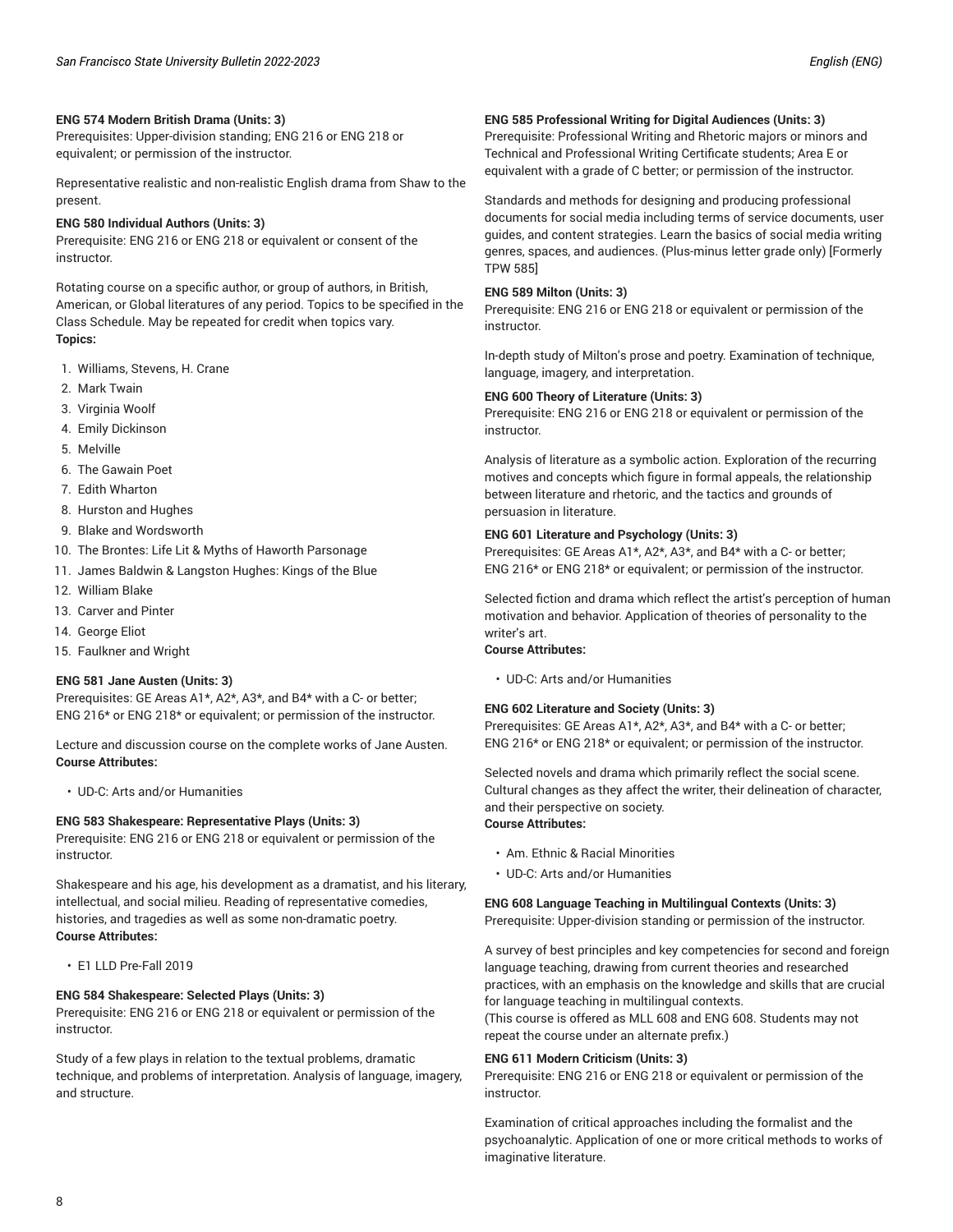#### **ENG 612 Serial Narrative (Units: 3)**

Prerequisite: ENG 216 or ENG 218 or equivalent or permission of the instructor.

The serial narrative from its 18-century roots to today, considering the novel, cinema, and television.

**ENG 614 Women in Literature: Authors and Characters (Units: 3)** Prerequisite: ENG 216 or ENG 218 or equivalent or consent of the instructor.

Rotating course on a specific topic, theme, or issue focused on literature and criticism by women writers of any period. Topics to be specified in the Class Schedule. May be repeated when topics vary. **Topics:**

- 1. Women in Literature
- 2. Women Writers and Social Change

#### **ENG 615 Imagery, Metaphor, and Symbol (Units: 3)**

Prerequisites: GE Areas A1\*, A2\*, A3\*, and B4\* all with grades of Cor better; ENG 216\* or ENG 218\* or equivalent; or permission of the instructor.

The relationship between symbolic process and organic form in literature. Emphasis on symbolism as meta-language, controlled patterning, tonal modulation, shadow structure, and mythic resonance. **Course Attributes:**

• UD-C: Arts and/or Humanities

# **ENG 618 Individual and Team Writing (Units: 3)**

Prerequisites: ENG 402, ENG 540, and ENG 545 with grades of C or better.

Developing professional skills for project management, research, group work, genre analysis, writing, editing production, and presentation. Individual projects explore current tools, trends, and technologies. Teams develop professional materials for local nonprofits. (Plus-minus letter grade only) [CSL may be available] [Formerly TPW 600] **Course Attributes:**

• Social Justice

#### **ENG 620 Introduction to Computational Linguistics (Units: 3)**

Prerequisite: Upper-division standing or permission of the instructor.

Introduction to linguistic analysis of digital texts. Learn to write programs in Python and process raw texts (tokenization), discover statistical patterns in linguistic data (frequency distribution), perform part-of-speech tagging, text segmentation, and classification.

#### **ENG 630 Selected Studies (Units: 3)**

Prerequisite: ENG 216 or ENG 218 or equivalent or consent of the instructor.

Rotating course on a specific topic, theme, genre, or issue in literature from a variety of national traditions and/or historical periods. Topics to be specified in the Class Schedule. May be repeated when topics vary. **Topics:**

- 1. Bible as Literature
- 2. Expatriate Writers in Paris 30s & 40s
- 3. Shakespeare History Plays and the War of the Roses
- 4. The Bible & the English/American Literary Traditn
- 5. Expatriate Literature of Paris in the 20's
- 6. Literature of Labor
- 7. Nabokov and Hitchcock
- 8. American Poetic Tradition: Whitman to Frost
- 9. Literature and the Body
- 10. New World Encounters in ENG Renaissance Literature
- 11. Detective Fiction

#### **ENG 633 Queer(ing) Narrative Literature (Units: 3)**

Prerequisite: ENG 216 or ENG 218 or equivalent or consent of the instructor.

Exploration of the multiple ways in which English literature, both fiction and non-fiction, can be read, analyzed, and interpreted through the critical lens of Queer Theory. Emphasis on literature that can be considered queer in content, form, or both. The term "queer" will be examined as an adjective, a verb, and a pedagogical orientation in its application to narrative literature.

(This course is offered as ENG 633 and SXS 633. Students may not repeat the course under an alternate prefix.) **Course Attributes:**

• Am. Ethnic & Racial Minorities

#### **ENG 636 Greek and Roman Myth and Modern Literature (Units: 3)** Prerequisite: ENG 216 or ENG 218 or equivalent or permission of the instructor.

Contemporary writers of fiction, poetry, and drama who use subjects and themes from classical Greek and Roman mythology.

#### **ENG 638 Global Cities (Units: 3)**

Prerequisite: ENG 216 or ENG 218 or equivalent or permission of the instructor.

Study of Anglophone literature from the 20th century to the present from cities around the world. Examination of the concept of "the city" with emphasis on cross-cultural issues of globalization, gentrification, and migration.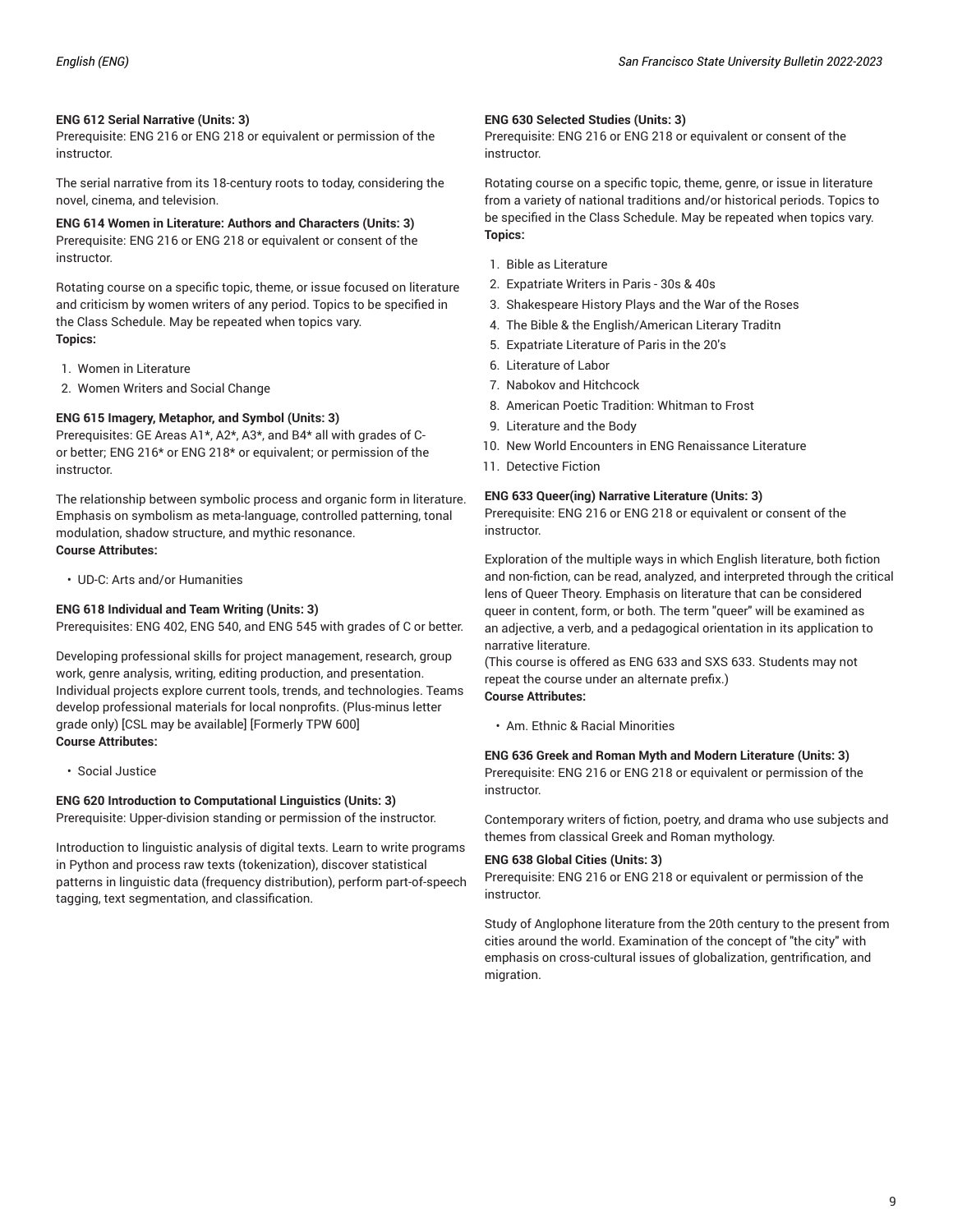#### **ENG 640 Global Texts and Practices (Units: 3)**

Prerequisite: Upper-division standing.

The global characteristics of language, writing, literature, and literacies across historical periods, genres, and Englishes. Topics to be specified in the Class Schedule. May be repeated when topics vary for a total of 12 units.

#### **Course Attributes:**

• Global Perspectives

#### **Topics:**

- 1. The Short Story: Global Literature in English
- 2. Global Cities
- 3. Post-Colonial Literature in English
- 4. Raciolinguistic: Language, Race & Colonization
- 5. British and American Travellers to Greece
- 6. Irish Literature
- 7. The Literature of Exile and Migration

#### **ENG 653 TESOL: Pedagogical Grammar (Units: 3)**

Prerequisites: Restricted to upper-division English majors, minors, and MA Linguistics and TESOL students; ENG 421.

English grammar for prospective or practicing teachers of English to speakers of other languages.

# **ENG 655 Literature and the Adolescent Reader (Units: 3)**

Prerequisite: GE Area A2.

Analysis and evaluation of literature about and for adolescents. Teaching approach based on reader response theory. Required for students completing the Single Subject Waiver in English. **Course Attributes:**

• Am. Ethnic & Racial Minorities

#### **ENG 658 South African Literature (Units: 3)**

Prerequisite: ENG 216 or ENG 218 or equivalent or permission of the instructor.

Investigation of the rich traditions of literature in English from South Africa since 1948. Multiple genres with various historical, theoretical and aesthetic contexts.

#### **ENG 670 Writing for Graduate Studies in the Liberal and Creative Arts (Units: 3)**

Prerequisites: Graduate standing; priority will be given to students enrolled in graduate programs in the College of Liberal and Creative Arts; or permission of the instructor.

Development of writing skills for graduate work in the Liberal and Creative Arts focusing on the kinds of writing needed in these disciplines. May not be used for master's degree ATC requirements.

#### **ENG 680 Applied Computational Linguistics (Units: 3)**

Prerequisite: ENG 620 or permission of the instructor.

Writing Python programs for the analysis of sentence structure (contextfree grammars, dependency grammars), extracting meaning from texts, and to apply various machine learning methods to data mining.

#### **ENG 688 Assessment in English Language Arts (Units: 3)**

Prerequisites: Restricted to senior English Education majors; an interview with an English Single Subject Credential adviser.

Development and preparation of instructional materials and strategies for secondary English Language Arts. Application of formative and summative assessment techniques used in teaching secondary English Language Arts. Creation of an English Education e-Portfolio to demonstrate mastery of subject matter competency in English. (Plusminus letter grade only)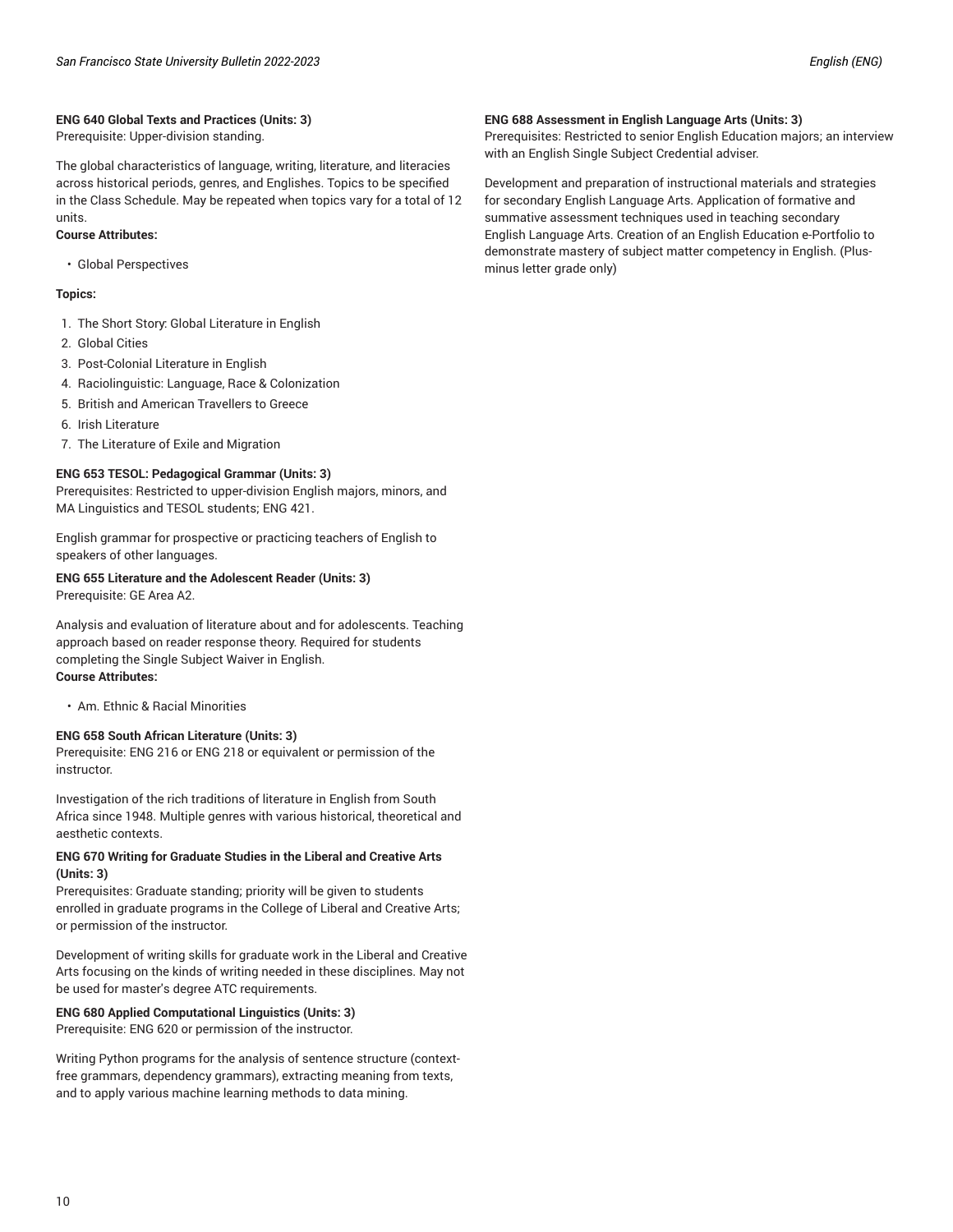#### **ENG 690 Senior Seminar (Units: 3)**

Prerequisites: Restricted to senior English Literature and English Education majors; ENG 480GW with a grade of C or better; or consent of the instructor.

Rotating course on a specific topic, theme, literary form, historical period, or theoretical tradition in British, American, or global literatures. Intensive study of a literary topic culminating in a research paper. Topics to be specified in the Class Schedule. May be repeated when topics vary. **Topics:**

- 1. Spenser
- 2. Steinbeck
- 3. T.S. Flint
- 4. Teaching Shakespeare
- 5. The Bard in Bollywood
- 6. The Restoration
- 7. American Life Writing
- 8. Caribbean Poetry in English
- 9. Charles Dickens
- 10. Chaucer's Canterbury Tales
- 11. D. Lessing and J. Didion
- 12. Devils and Angels
- 13. Moore and Bishop
- 14. W. B. Yeats and T. S. Eliot
- 15. Thomas Hardy
- 16. What Are Poets For?
- 17. Women Writers of the Southern Renaissance
- 18. Bellow, Malamud, and the Roths
- 19. Major Lyric Poets and Forms
- 20. Major Victorian Poets
- 21. Toni Morrison
- 22. The Literature of Food
- 23. Literature and Ethics
- 24. Queers in Crisis:Mid-Century LGBT Art & Literature
- 25. Radical Literature
- 26. Emily Dickinson: Serial Poet
- 27. Religion in British Poetry Since 1800
- 28. Aphra Behn
- 29. F. Scott Fitzgerald
- 30. H. D. and Marianne Moore
- 31. Hawthorne
- 32. Henry James' Formal World
- 33. Imagining World War I
- 34. James Joyce
- 35. Noir Culture
- 36. Animal Studies and Literature

**ENG 695 Internship in Professional Writing and Rhetoric (Units: 3)** Prerequisites: ENG 402, ENG 480GW, ENG 540, and ENG 545 with grades of C or better.

Develop a resume and portfolio. Practice job search and interviewing skills. Field experience in professional writing or editing, including structured supervision and evaluation by program faculty and placement sponsor. (Plus-minus letter grade only) [Formerly TPW 695]

#### **ENG 698 Work-Study in Language and Literature (Units: 1-3)**

Prerequisite: Upper-division standing or permission of the instructor.

Supervised community, university, or departmental service which relates to the English major or individual English courses, includes tutoring and teaching, evaluation of curricula, and service on departmental committees. May be repeated.

#### **ENG 699 Independent Study (Units: 1-3)**

Prerequisite: Upper-division standing or permission of the instructor.

Individual supervision of intensive, independent work, largely of a research nature, culminating in a paper. May be repeated for a total of 9 units.

#### **ENG 700 Introduction to Composition Theory (Units: 3)**

Prerequisite: Admission to MA Composition Program or to Composition or Post-Secondary Reading Certificate Program.

Issues of composition theory, research, and classroom practice. (Plusminus letter grade only)

#### **ENG 701 Theoretical Backgrounds in Community College and College Reading Instruction (Units: 3)**

Prerequisite: Graduate standing or permission of the instructor.

Review of research on the physiological, psychological, and linguistic processes involved in developing literacy skills on the community college and college levels. Examination of the relationships between reading and writing competencies, and reading and reasoning strategies.

#### **ENG 702 Introduction to Graduate Study of Composition, Linguistics, and TESOL (Units: 3)**

Prerequisite: Restricted to graduate English Composition, Linguistics, and TESOL students.

Introduction to foundational knowledge about major historical developments in the fields of Composition, Linguistics, and TESOL. Discussion of major theoretical orientations, commonly used qualitative and quantitative research approaches, genres of scholarship (both written and oral), and scholarly resources. (Plus-minus letter grade only)

#### **ENG 704 Pedagogical Grammar for Composition (Units: 3)**

Prerequisite: MA Composition and Composition and Post-Secondary Reading Certificate students.

Theory and practice of responding to linguistic, stylistic, and rhetorical issues in student writing. (Plus-minus letter grade only)

**ENG 706 Seminar in Sociolinguistics of Composition (Units: 3)** Prerequisite: Graduate standing or permission of the instructor.

The sociolinguistics of written communication including differences between oral and written speech, effects of differences on learning writing, functions of writing in context, writer and reader interactions, and nature and function of discourse communities.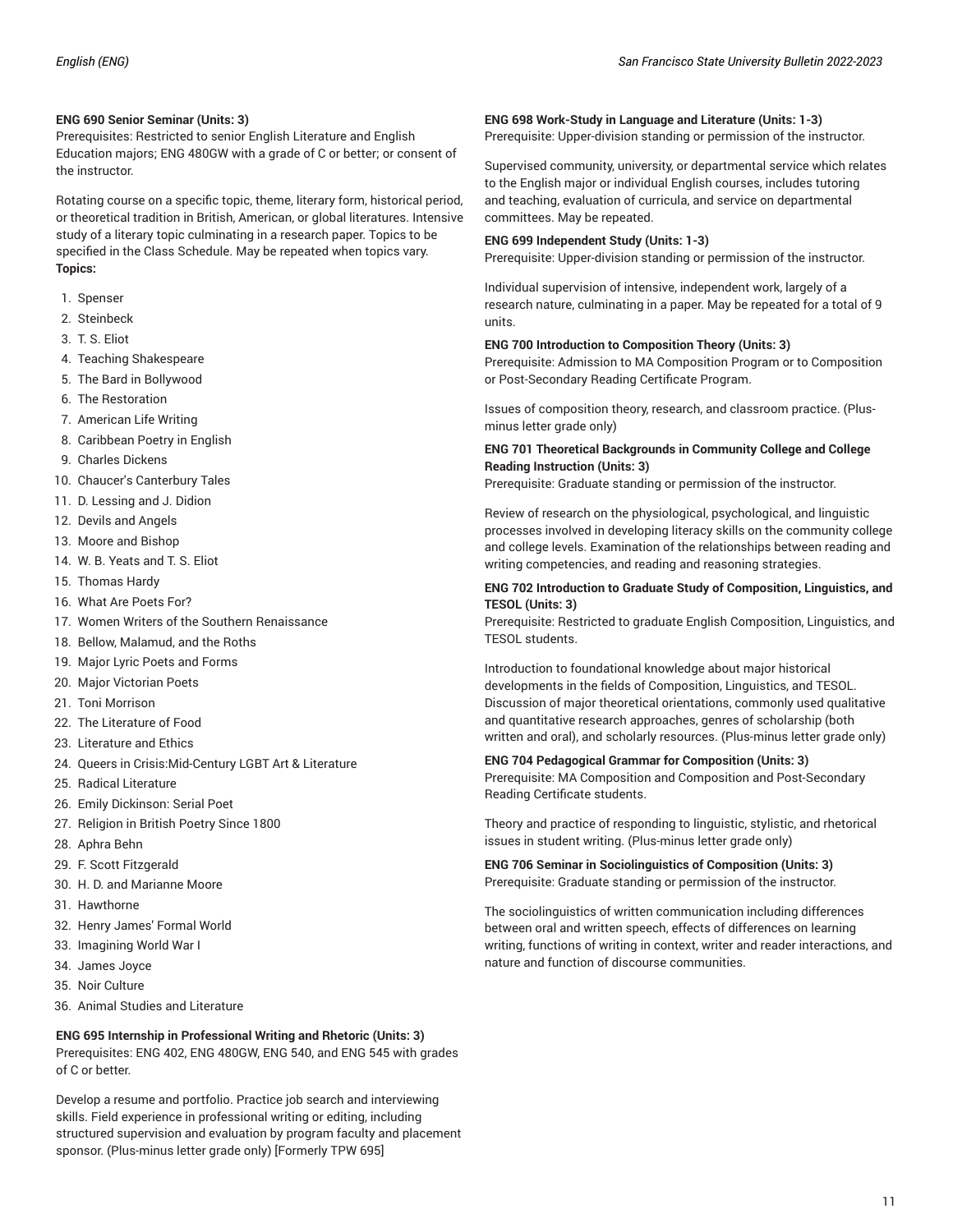Prerequisite: Graduate standing or consent of the instructor.

Introduction to theory, research, practice, and application of language analysis. Topics to be specified in the Class Schedule. May be repeated when topics vary.

# **Topics:**

- 1. Advanced Pedagogical Grammar for Composition
- 2. Advanced Pedagogical Grammar for TESOL
- 3. Advanced Seminar in the Structure of English
- 4. Corpus Methods in Text Analysis

#### **ENG 708 Teaching Writing in a Digital Age (Units: 3)**

Prerequisite: MA Composition and Composition and Post-Secondary Reading Certificate students; or permission of the instructor.

Introduction to the uses of digital technology for teaching and learning in college composition courses. Focus on the impact of emerging technologies on both writing and instruction.

# **ENG 709 Seminar in Teaching Integrated Reading and Writing (Units: 3)**

Prerequisite: MA Composition and Composition and Post-Secondary Reading Certificate students.

Exploration of the integration of reading and writing from both a theoretical and pedagogical perspective.

#### **ENG 710 Course Design in Composition and Post-Secondary Reading (Units: 3)**

Prerequisites: Admission to MA Composition Program or to Composition or Post-Secondary Reading Certificate Program; ENG 704 or ENG 709 with a grade of B or better.

Theory and practice of designing post-secondary reading and composition courses.

**ENG 713 Seminar in Curriculum and Instruction in English I (Units: 3)** Prerequisite: Completion of subject matter certification in English or permission of the instructor.

Theory, curriculum design, instruction, and assessment methods for teaching English language, literature, and oral and written performance for grades 6 to 12.

**ENG 714 Seminar in Curriculum and Instruction in English II (Units: 3)** Prerequisites: ENG 713; Subject Matter Competency certification in English; concurrent enrollment in student teaching.

Applied theory, curriculum design, instruction, and assessment methods for teaching English language, literature, oral and written performance for grades 6 to 12. (AB/NC grading only)

#### **ENG 715 Pedagogy and Practice of Postsecondary Reading (Units: 3)** Prerequisite: Graduate standing or permission of the instructor.

Theory-into-practice course for developing lesson plans to teach basic literacy skills. Requires two hours of IRW students tutoring per week in the English Tutoring Center.

#### **ENG 717 Projects in the Teaching of Literature (Units: 3)**

Prerequisite: Graduate standing or permission of the instructor.

Literary theory and its practical application in the college classroom. Practice in applying various critical approaches to literary texts and designing plans for teaching various genres.

#### **ENG 718 Supervision of Teaching Experience (Units: 3)**

Prerequisite: Teaching assignment in a college-level composition course.

Supervision and training in curriculum, teaching techniques, and grading procedures.

#### **ENG 719 Seminar: Contemporary Semantic Theory (Units: 3)**

Prerequisite: Graduate standing or permission of the instructor.

Introduces tools used to investigate semantic structure (the interpretation of linguistic expressions), develops logical representations for English sentences, and investigates entailments and presuppositions at the word level (lexical semantics) and discourse level (pragmatics).

#### **ENG 723 Seminar in the Structure of English (Units: 3)** Prerequisite: ENG 421 or permission of the instructor.

Advanced study in the semantic and discourse-pragmatic structure of English from the perspective of cognitive linguistics. Research projects required.

#### **ENG 724 Special Topics in Teaching English to Speakers of Other Languages (Units: 3)**

Prerequisite: ENG 730 or consent of the instructor.

Introduction to theory, research, and pedagogical innovations in key areas of Teaching English to Speakers of Other Languages including applications to materials design, lesson planning, and assessment. Topics to be specified in the Class Schedule. May be repeated when topics vary.

# **Topics:**

- 1. Teaching EF/SL Abroad
- 2. Researching Second Language Classrooms
- 3. Technology for TESOL
- 4. Incorporating Performance in the ESL/EFL Classroom

#### **ENG 725 Seminar in Discourse Analysis (Units: 3)**

Prerequisite: Graduate standing or permission of the instructor.

Theories and methods of discourse analysis. Analyze texts and conversations using the various methods and submit a final project analyzing original data in the framework of the student's choice.

#### **ENG 726 Practicum in Teaching English to Speakers of Other Languages (Units: 3)**

Prerequisite: ENG 730 (may be taken concurrently).

Through assignment as an apprentice and tutor, TESOL students gain experience with methods, materials, and procedures for teaching nonnative speakers of English.

#### **ENG 727 Linguistic Field Methods (Units: 3)**

Prerequisite: Graduate standing or permission of the instructor.

Introduction to basic documentary linguistics and linguistic fieldwork through the elicitation and analysis of data from an unfamiliar language. Discussion of research ethics and project logistics.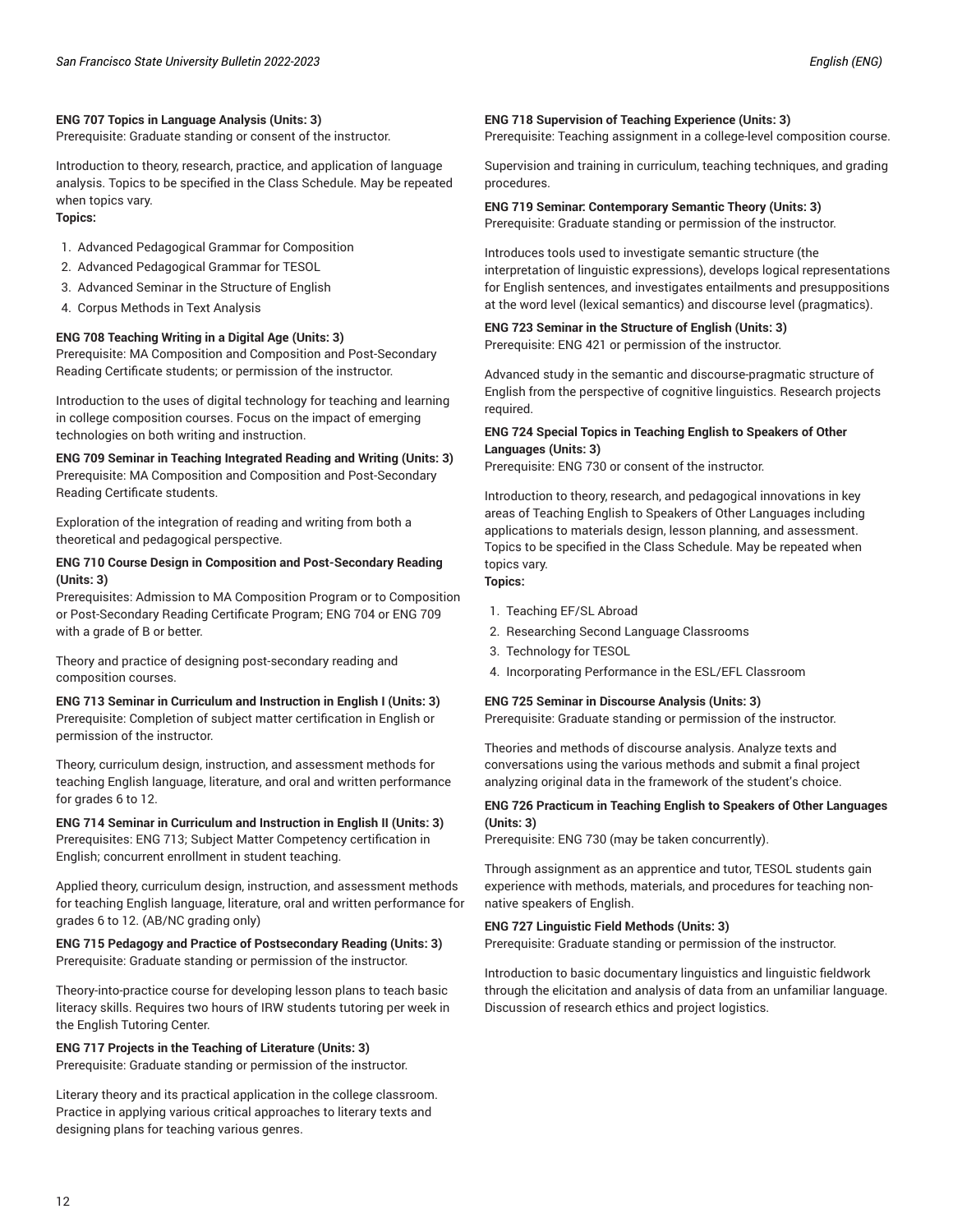#### **ENG 728 Topics in Sociolinguistics (Units: 3)**

Prerequisite: Graduate standing or consent of the instructor.

Exploration of current topics in sociolinguistics with a focus on working with linguistic data to develop methodological and analytic skills necessary to conduct research. Topics to be specified in the Class Schedule. May be repeated when topics vary. **Topics:**

- 1. Sociolinguistics and Classroom Interaction
- 2. Language and Gender
- 3. Language in Society
- 4. Sociolinguistics of Academic Literacy
- 5. Narrative in Society

#### **ENG 729 Seminar in Psycholinguistics (Units: 3)**

Prerequisite: ENG 730 or permission of the instructor.

First language studies and issues in second language acquisition including theory, methodology, educational implications, age differences, affective and social factors, error, contrastive, and discourse analysis.

#### **ENG 730 Introduction to Graduate Study of TESOL (Units: 3)**

Prerequisites: MA TESOL students; ENG 425 and ENG 426 or equivalents; completion of Level One Writing Proficiency requirement.

Contemporary theories, approaches, and practical procedures in teaching English as a second or foreign language. Principles and current practices in curriculum development, lesson design, skill development, classroom management, and assessment.

#### **ENG 731 Seminar: TESOL Listening and Speaking Skills (Units: 3)** Prerequisite: Graduate standing or permission of the instructor.

Theories, research, objectives, problems, and techniques in the teaching of English to speakers of other languages. Topics include listening and speaking skills, systematic study of materials and methods of instruction, and preparation of teaching materials.

#### **ENG 732 Seminar: TESOL Reading and Writing Skills (Units: 3)** Prerequisite: Graduate standing or consent of the instructor.

The teaching of reading and writing skills to adult non-native speakers of English. Theory and research in ESL and EFL reading and composition, curriculum and lesson planning, teaching techniques and activities, materials selection and development, responding to student work, and assessment.

#### **ENG 733 Seminar in Student Teaching (Units: 3)**

Prerequisite: Restricted to MA English Composition, Linguistics, and TESOL students.

Pedagogical issues in the teaching of courses in an English discipline (e.g., college-level writing, adult English as a second language, collegelevel linguistics) while teaching or assisting teachers in target context classrooms. Teaching experiences, day-to-day negotiations, and theoretical and practical questions serve as the primary basis for posing questions, writing and reflecting, and helping peers develop and refine successful pedagogies and classroom practices. Professional development is supported through the guided development of teaching philosophy statements and the creation of an electronic teaching portfolio.

#### **ENG 734 TESOL Curriculum and Assessment (Units: 3)**

Prerequisite: Graduate standing or permission of the instructor.

Develop an original curriculum and assessment procedure for a specific learning context. Assigned readings cover theoretical and practical issues in syllabus design, materials development, and language assessment.

#### **ENG 736 Seminar: Teaching ESL in the Community (Units: 3)**

Prerequisite: Graduate standing or permission of the instructor.

Current objectives, problems, and techniques for teaching ESL to adult immigrants in the community. Study of needs assessment, curricula, materials, and various methodologies to teach adults.

### **ENG 737 Introduction to Corpus Linguistics (Units: 3)**

Prerequisite: Graduate standing or permission of the instructor.

Introduction to corpus linguistics and its application to issues such as language description, language variation, and language teaching. Corpusbased research methods.

#### **ENG 738 Pragmatics and Oral Skills (Units: 3)**

Prerequisite: Graduate standing or permission of the instructor.

Pragmatics research and methods for teaching social interaction skills for TESOL. The application of materials appropriate to specific cultural and educational contexts.

**ENG 741 Seminar: Literary Theory and Research Methods (Units: 3)** Prerequisite: Restricted to Graduate English Literature students or permission of the instructor.

Practice in the theory, criticism, and research methods of literary study, leading to a major research project.

#### **ENG 742 Seminar: Studies in Criticism (Units: 3)**

Prerequisite: ENG 741 (may be taken concurrently) or permission of the instructor.

Examination of a specific topic, critic or group of critics, and/or tradition in literary criticism. Topics to be specified in the Class Schedule. May be repeated when topics vary. **Topics:**

- 1. Issues in Teaching English
- 2. Applied Critical Theory
- 3. Modern Criticism
- 4. Reading Walter Benjamin
- 5. Lit, History & Exile Erich Auerbach & Lit Theory
- 6. Cultural Criticism
- 7. Lit & Queer Theory: Origins & Present Themes
- 8. Benjamin and Adorno
- 9. The Noir Vision in American Culture

#### **ENG 744 Seminar: Literature and Psychology (Units: 3)**

Prerequisite: ENG 741 (may be taken currently) or permission of the instructor.

Contributions of depth psychology to the understanding of selected works of literature.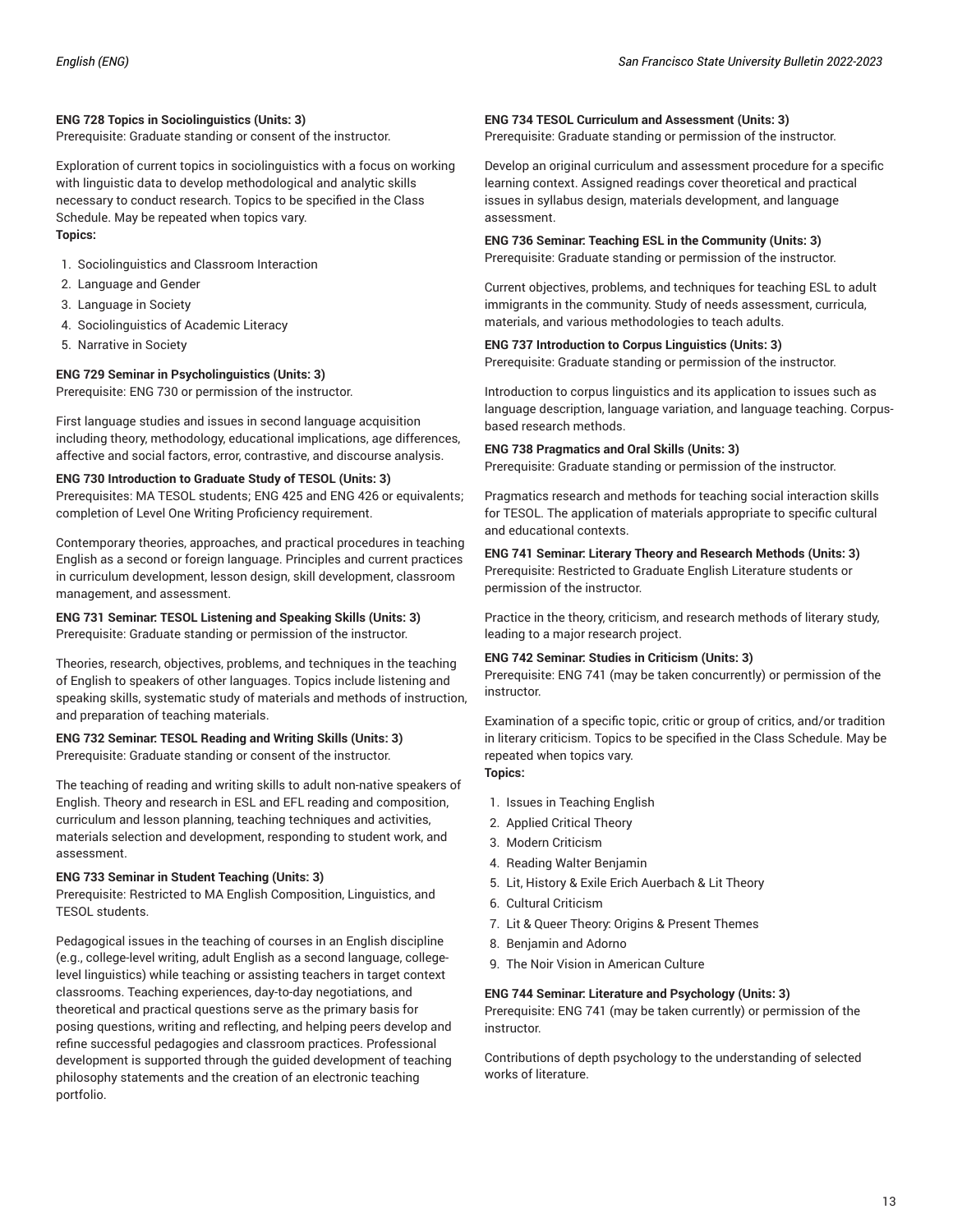#### **ENG 746 Seminar: Opera and Literature (Units: 3)**

Prerequisite: ENG 741 (may be taken concurrently) or permission of the instructor.

Literary aspects of the creation, composition, production, and interpretation of opera. Literary texts that inspire operas will be interpreted critically along with the operas they inspired. Opera libretti will be examined as literature interactively with opera's musical, dramatic, and performative elements.

(This course is offered as ENG 746 and CWL 746. Students may not repeat the course under an alternate prefix.)

### **ENG 748 Rhetoric, Politics, and Ethics of Deconstruction (Units: 3)** Prerequisite: ENG 741 (may be taken concurrently) or permission of the

An exploration of the rhetoric, politics, and ethics of deconstruction in selected works by Derrida, De Man, Lacoue-Labarthe, Nancy, and Blanchot.

#### **ENG 750 Seminar in Medieval English Literature (Units: 3)**

Prerequisite: ENG 741 (may be taken concurrently) or consent of the instructor.

Examination of topics in Medieval English literature. Topics to be specified in the Class Schedule. May be repeated as topics vary. **Topics:**

1. Imagining the

instructor.

- 2. Medieval Texts/Readers: Text & Intertextuality
- 3. The Alliterative Revival
- 4. Mysticism in Medieval Literature
- 5. Medieval Romance Seminar
- 6. Medieval Drama Seminar

#### **ENG 751 Seminar: Studies in 16th Century English Literature (Units: 3)** Prerequisite: ENG 741 (may be taken concurrently) or consent of the instructor.

Examination of topics in 16th century English literature. Topics to be specified in the Class Schedule. May be repeated when topics vary. **Topics:**

- 1. Gender and Text in 16th Century Literature
- 2. Marlowe, Jonson, and Donne
- 3. 16th Century Lyric and Comedy
- 4. Spenser and Marlowe
- 5. Christopher Marlowe and John Webster
- 6. Lyric and Epic Poetry of Renaissance
- 7. Sidney, Spenser, Jonson, Donne
- 8. Marlowe & Jonson as Shakespeare's Great Rivals
- 9. Transatlantic Exploration and Encounters

#### **ENG 752 Seminar: Studies in 17th Century English Literature (Units: 3)**

Prerequisite: ENG 741 (may be taken concurrently) or consent of the instructor.

Examination of topics in 17th century English literature. Topics to be specified in the Class Schedule. May be repeated when topics vary. **Topics:**

- 1. T. S. Eliot and 17th Century Literature
- 2. Donne, Herbert, Marvell
- 3. 17th Century English Dramatic Literature
- 4. 17th Century English Prose and Poetry

#### **ENG 753 Seminar: Studies in 18th Century English Literature (Units: 3)** Prerequisite: ENG 741 (may be taken concurrently) or consent of the

instructor.

Examination of topics in English literature of the long 18th century (1660-1800). Topics to be specified in the Class Schedule. May be repeated when topics vary. **Topics:**

- 1. Beggars & Cross-Dressers: A Survey of 18th Century
- 2. Flight to Confinement
- 3. Satire's Vile Bodies: The Art of Swift and Waugh
- 4. Johnson and T. S. Eliot
- 5. 18th Century Novel
- 6. 18th Century Poetry
- 7. 18th Century British Literature and Culture
- 8. Discord and Elegance 18th Century
- 9. Swift, Richardson's Clarissa, and Tristram

#### **ENG 754 Seminar: The Romantic Movement (Units: 3)**

Prerequisite: ENG 741 (may be taken concurrently) or permission of the instructor.

Ideas, themes, or literary problems in the works of such late 18th and early 19th century authors as Blake, Wordsworth, Coleridge, Byron, Shelley, and Keats.

#### **ENG 755 Seminar: Studies in Victorian Literature (Units: 3)**

Prerequisite: ENG 741 (may be taken concurrently) or consent of the instructor.

Examination of topics in English literature of the Victorian period. Topics to be specified in the Class Schedule. May be repeated when topics vary. **Topics:**

- 1. Victorian Afterlife
- 2. Victorian Poetry
- 3. Age of Victorians
- 4. Victorian Social Novelists
- 5. Nineteenth Century Mystery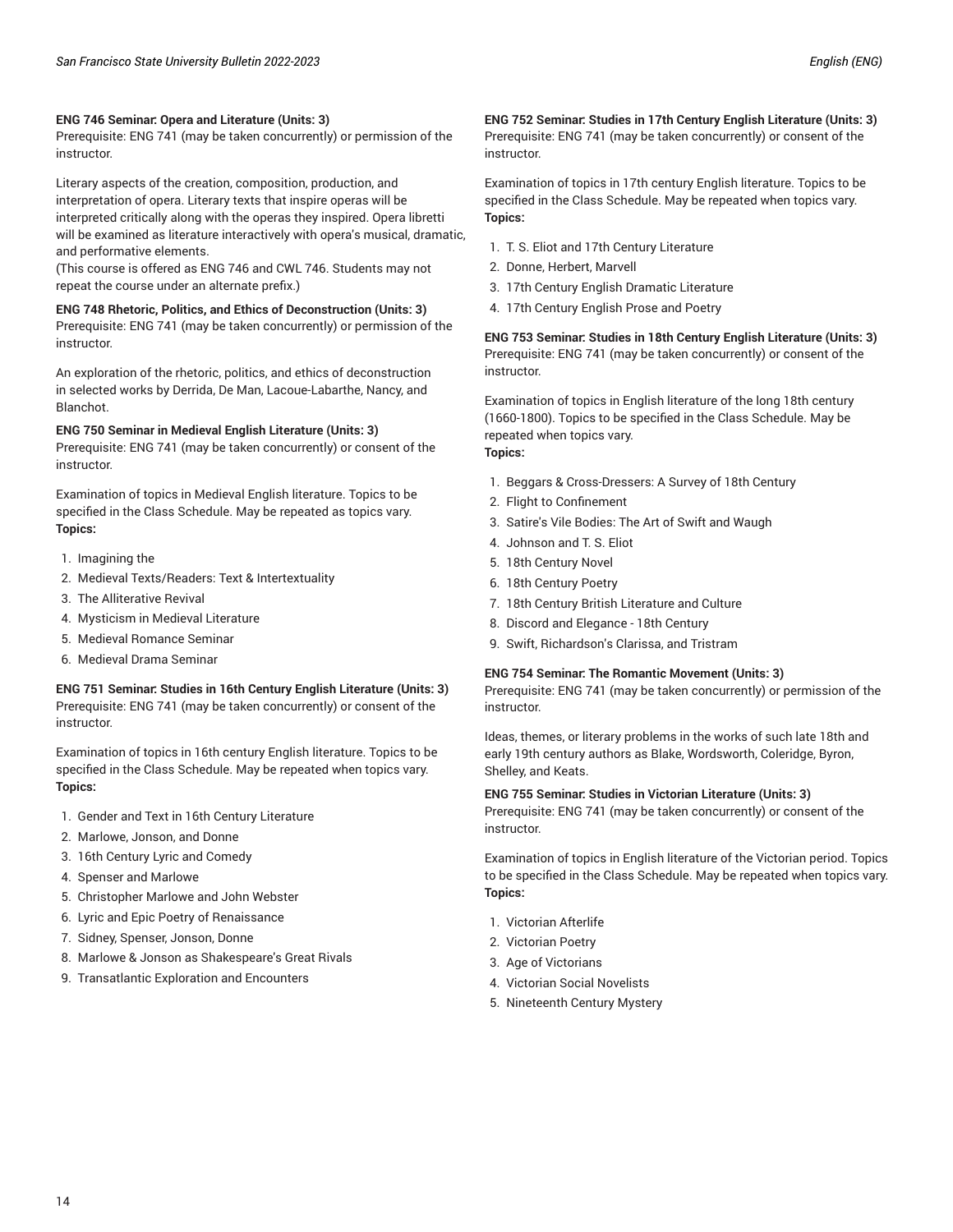# **ENG 756 Seminar: 20th Century English Literature (Units: 3)**

Prerequisite: ENG 741 (may be taken concurrently) or consent of the instructor.

Examination of topics in 20th century English literature. Topics to be specified in the Class Schedule. May be repeated when topics vary. **Topics:**

- 1. 20th Century English Literature
- 2. Women of 1928

**ENG 758 Seminar: Southern African Literature in English (Units: 3)** Prerequisite: ENG 741 (may be taken concurrently) or permission of the instructor.

Study of Southern African literature in English from 1950 to the present with accompanying historical and theoretical texts. Writers from South Africa, Zimbabwe, and Botswana include Mphalele, Gordimer, Coetzee, Head, Ndebele, and Marechera. Emphasis on postcolonial issues and dismantling of apartheid.

**ENG 760 Seminar: Studies in American Literature 1600-1899 (Units: 3)** Prerequisite: ENG 741 (may be taken concurrently) or consent of the instructor.

Examination of topics in American literature written between 1600-1899. Topics to be specified in the Class Schedule. May be repeated when topics vary. **Topics:**

- 1. 19th Century American Gothic
- 2. English/American Romantics
- 3. Emily Dickinson and American Women Writers
- 4. American Romanticism
- 5. Stephen Crane and the American 1890's
- 6. American Literature and Ideology
- 7. James, Howells, and Wharton

# **ENG 762 Seminar: Twentieth Century American Literature (Units: 3)**

Prerequisite: ENG 741 (may be taken concurrently) or consent of the instructor.

Examination of topics in 20th century American literature. Topics to be specified in Class Schedule. May be repeated when topics vary. **Topics:**

- 1. Experimental Books
- 2. 20th Century U.S. Women's Poetry

#### **ENG 763 Contemporary American Short Fiction (Units: 3)**

Prerequisite: ENG 741 (may be taken concurrently) or permission of the instructor.

Advanced study of the major fiction writers from the post-World War II era to the present. Exploration of the contemporary short story in the United States.

#### **ENG 770 Seminar: The Novel (Units: 3)**

Prerequisite: ENG 741 (may be taken concurrently) or permission of the instructor.

Exploration of a major literary problem in the genre.

#### **ENG 776 Studies in Caribbean Literature in English (Units: 3)**

Prerequisite: ENG 741 (may be taken concurrently) or permission of the instructor.

Examination of primarily Anglophone Caribbean literature from the 19th century to the present day. Genres covered range from the slave narrative and the novel to epic and performance poetry.

#### **ENG 780 Seminar: Individual Authors (Units: 3)**

Prerequisite: ENG 741 (may be taken concurrently) or consent of the instructor.

Examination of literary works written by an individual author or group of authors. Authors to be specified in the Class Schedule. May be repeated when author varies. **Topics:**

- 
- 1. Jane Austen
- 2. Lorraine Hansberry
- 3. Hemingway: An In-Depth Study
- 4. Hawthorne, Poe, Melville Seminar
- 5. Eudora Welty
- 6. D. H. Lawrence, Artist and Seer
- 7. Austen, Bronte, George Eliot
- 8. O'Connor, Bellow, Malamud, Ozick
- 9. Toni Morrison
- 10. Silko and Momaday
- 11. Wright Morris
- 12. The Shelleys and Lord Byron
- 13. The Poetry of T.S. Eliot
- 14. The Poetry of John Keats
- 15. Williams, Stevens, H. Crane
- 16. Wilde and James
- 17. Jean Toomer
- 18. Gertrude Stein
- 19. Saul Bellow
- 20. Virginia Woolf
- 21. Samuel Beckett
- 22. Gerard M. Hopkins
- 23. Raymond Carver
- 24. Highbrows-Lowbrows

### **ENG 782 Seminar: Chaucer (Units: 3)**

Prerequisite: ENG 741 (may be taken concurrently) or permission of the instructor.

Selected works: examination of sources, textual problems, rhetorical techniques, language, and cultural background.

#### **ENG 785 Seminar: Shakespeare (Units: 3)**

Prerequisite: ENG 741 (may be taken concurrently) or permission of the instructor.

Representative plays: examination of textual problems, dramatic technique, language, imagery, and interpretation.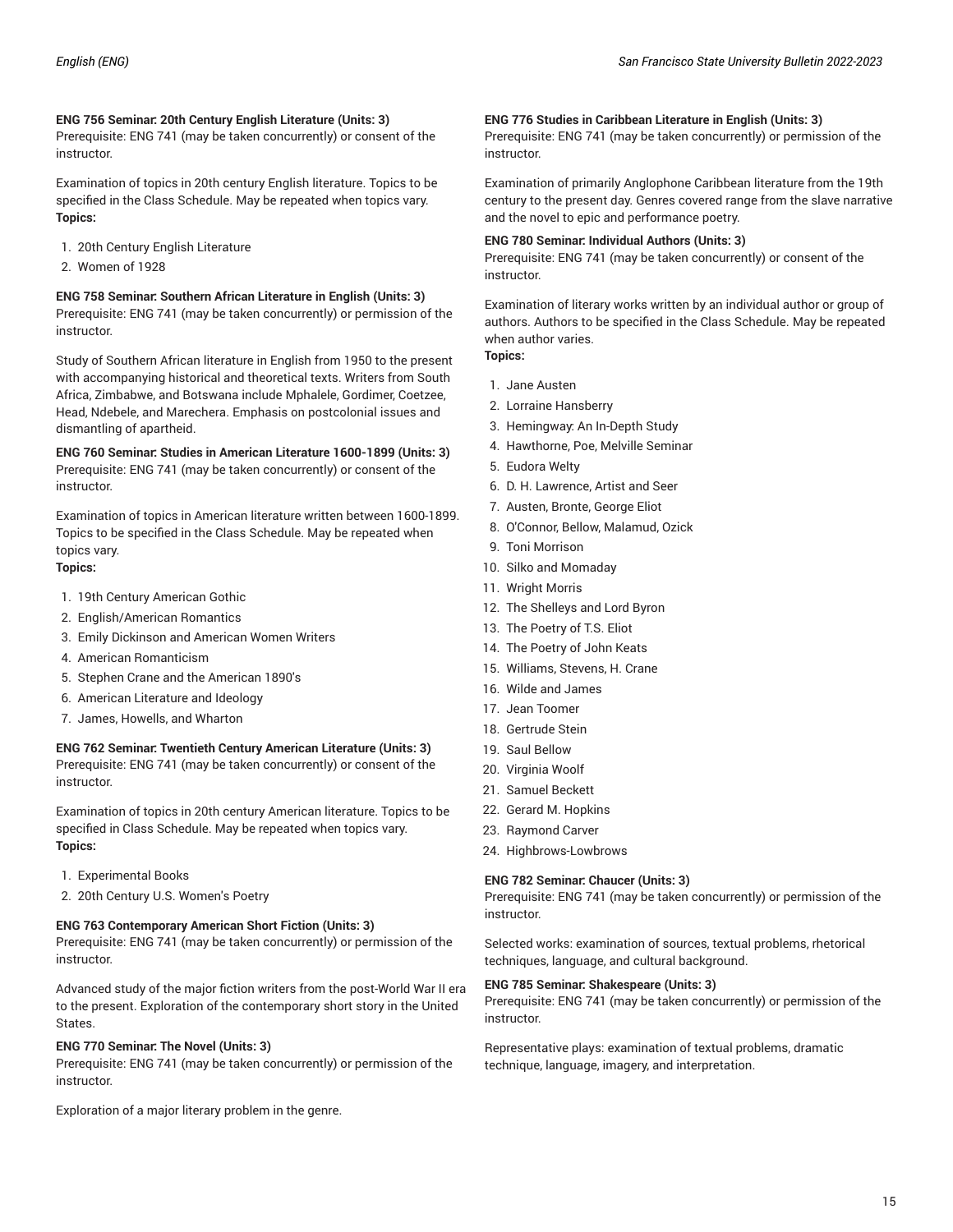Prerequisite: ENG 741 (may be taken concurrently) or permission of the instructor.

In-depth study of Milton's prose and poetry. Examination of technique, language, imagery, and interpretation.

#### **ENG 790 Seminar: Selected Studies (Units: 3)**

Prerequisite: ENG 741 (may be taken concurrently) or consent of the instructor.

Examination of topics in British, American, or Global literatures, and/ or literary theory. Topics to be specified in the Class Schedule. May be repeated when topics vary. **Topics:**

- 1. Short Story
- 2. Literary & Food Studies: Consumption/Culinaryism
- 3. American Autobiography
- 4. Narrative Theory
- 5. Selected 19th Century Women's Fiction
- 6. New Media in the Teaching of U.S. Literature
- 7. Narrative Worlds from Don Quixote to Fanfiction
- 8. Colonialism and Early Modern English Literature
- 9. Portraits of Women in 19th & 20th Cen American Lit
- 10. Tragedy in the Southern Novel
- 11. Lyric and Form

#### **ENG 800 Rhetoric for Composition Teachers (Units: 3)**

Prerequisite: Graduate standing or permission of the instructor.

Introduction to the history of rhetoric and rhetorical theory as it pertains to college writing instruction. Focus on relationships between rhetoric, writing, and writing instruction.

#### **ENG 802 Internship Teaching English (Units: 3)**

Prerequisites: Senior or graduate English majors; an interview; permission of the instructor.

Intensive training, classroom experience, and community service for students considering teaching in community colleges or community outreach programs such as prison education. May be repeated for a total of 6 units.

#### **ENG 803 Teaching Practicum: Literature (Units: 3)**

Prerequisite: By application only; contact the English Department or see the English Department website for details.

Exploration of pedagogical issues in the teaching of literature by assisting professors in conducting large lecture courses. May be repeated for a total of 6 units.

#### **ENG 804 Teaching Practicum: Linguistics (Units: 3)**

Prerequisite: By application only; contact the English Department or see the English Department website for details.

Exploration of pedagogical issues in teaching linguistics by assisting professors in conducting large linguistic courses. Teaching workshops include pedagogical techniques, syllabus construction, responding to student questions, and fostering student participation.

#### **ENG 820 The Constructed Body in Literature (Units: 3)**

Prerequisite: ENG 741 (may be taken concurrently) or permission of the instructor.

Advanced seminar in how British and American cultures have represented the construction of bodies.

#### **ENG 821 Syntax (Units: 3)**

Prerequisite for ENG 821: Restricted to graduate MA TESOL and Linguistics students.

Prerequisites for ENG 421: Upper-division standing; ENG 420; GPA of 3.0 or higher; or permission of the instructor.

Introduction to contemporary syntactic theory and fundamentals of linguistic data analysis.

(ENG 821/ENG 421 is a paired course offering. Students who complete the course at one level may not repeat the course at the other level.)

#### **ENG 824 Phonology and Morphology (Units: 3)**

Prerequisite for ENG 824: Restricted to MA Linguistics and TESOL students.

Prerequisites for ENG 424: Restricted to upper-division English majors and minors; GPA of 3.0 or higher; or permission of the instructor.

Theories and techniques of phonological and morphological analysis using data from English and other languages.

(ENG 824/ENG 424 is a paired course offering. Students who complete the course at one level may not repeat the course at the other level.)

#### **ENG 826 Second Language Acquisition (Units: 3)**

Prerequisite for ENG 826: Restricted to graduate students in the MA TESOL, Composition, and Linguistics programs, or permission of the instructor.

Prerequisites for ENG 426: Upper-division standing and/or permission of the instructor, and GPA of 3.0 or higher.

Survey of research and issues in second language acquisition. Recommended for ESL/EFL and foreign language teachers and credential candidates. [CSL may be available]

(ENG 826/ENG 426 is a paired course offering. Students who complete the course at one level may not repeat the course at the other level.)

#### **ENG 889 Integrated Studies in Linguistics (Units: 3)**

Prerequisite: Graduate standing.

Integration of theoretical and practical material acquired in the Linguistic M.A. program. Provides support and guidance for culminating research projects, and direction in professional development including preparing for conferences and publication and applying to Ph.D. programs. (CR/NC grading only)

#### **ENG 890 Seminar in Composition Research (Units: 3)**

Prerequisites: MA Composition and Composition or Post-Secondary Reading Certificate students; ENG 700 with a grade of B or better.

Research methods in composition.

#### **ENG 891 Integrative Seminar in Teaching English to Speakers of Other Languages (Units: 3)**

Prerequisite: Final semester M.A. in English with a Concentration in Teaching English to Speakers of Other Languages students.

Major issues in teaching English to speakers of other languages. (CR/NC grading only)